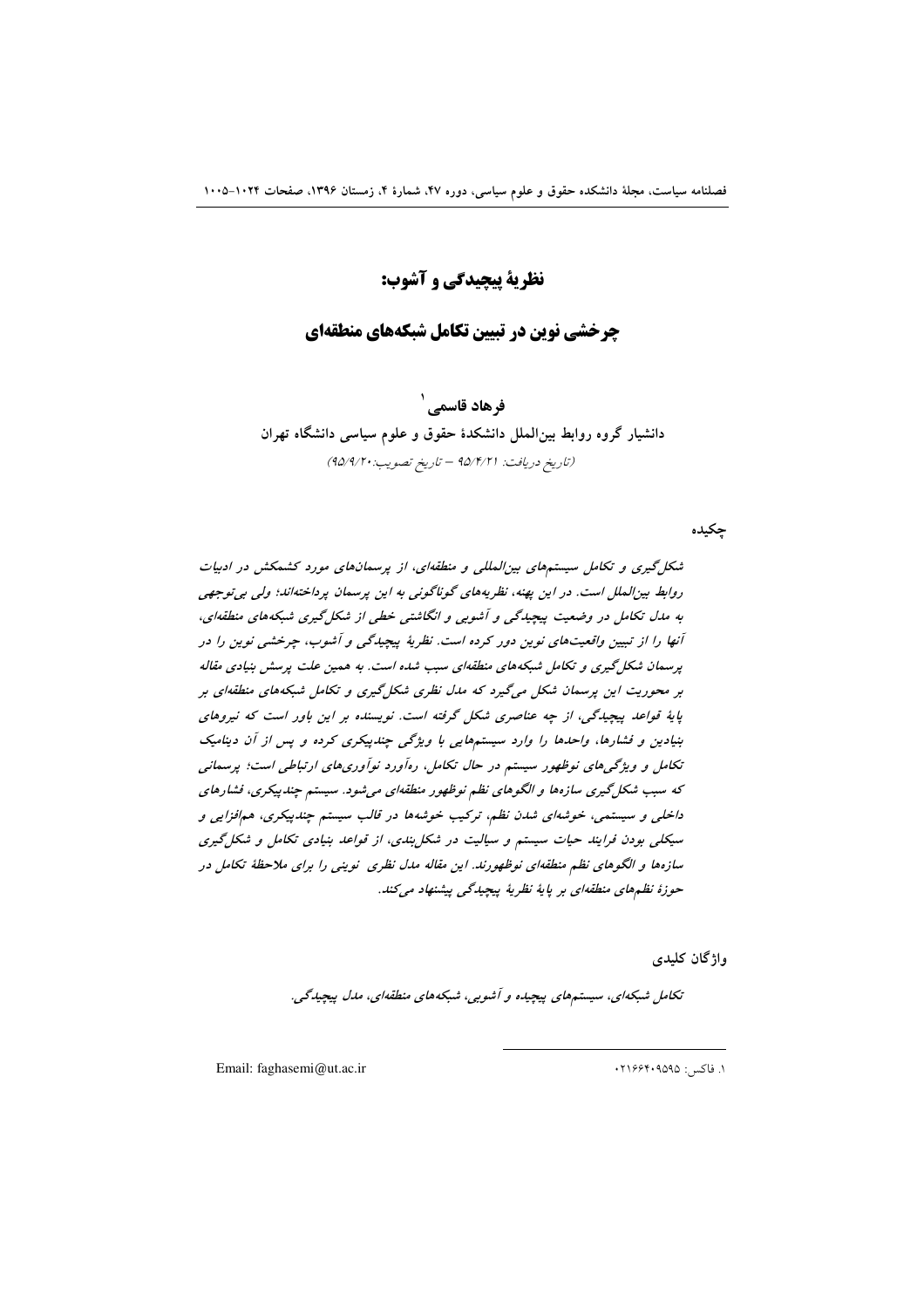در سیستم بین|لملل نوین، پرسمان نظمهای منطقهای، جایگاه ویژهای دارد. دلبستگی واحدهای سیستم بینالملل، به ترسیم شبکههای منطقهای یا گسترههایی بوده که با بهرهگیری از آنها بتوانند به اهدافشان دست یابند. کشورها با تکامل سیکل ملی خود، وارد عرصهٔ سیستم و پیریزی شبکههای محلی، منطقهای و جهانی میشوند. دینامیکهای سیستمی نیز خود خوشههای نوینی از نظم را بههمراه دارند و به همین سبب شبکههای منطقهای، از ویژگیهای نوظهور سیستم بینالمللی انگاشته میشوند. سیر تکاملی سیستم، با افزایش شمار چنین نظمهایی همراه بوده است. به این سبب شکل گیری نظمهای شاخهای، از واقعیتهای بنیادین در روابط بین|لملل بوده و برخلاف انگاشت رایج از اینکه سیستم بین|لملل با فرایند همهیوندی همراه است و به این دلیل باید از بسیاری نظمها کاسته شود، شمار نظمهای منطقهای افزایش یافته و با افزایش و بسیاری نظمهای یادشده، پرسمان مربوط به شکل گیری چنین نظمهایی، به یکی از دل،مشغولی های بزرگ نظری در روابط بین الملل تبدیل شده است.

سیستم بین الملل، بهسبب ویژگیها و دینامیکهای گوناگون، الگوهای رفتاری و سازههای نوظهوری را سبب میشود. دینامیک قدرت، از مهمترین دینامیکهای آن است که با پی ریزی سیکل قدرت و کارکرد در قالب سیکلهای بلند تمرکز و پراکندگی و فازهای موجود در این سیکل، تهدیدات و فشارهای سیستمی گوناگونی را بر کشورها تحمیل میکند. فشارهای یادشده، تکامل را برای واحدها، به نیاز و مسیری گریزناپذیر تبدیل میکند؛ و آن را بهعنوان یکی از باارزش ترین پرسمانهای علم روابط بینالملل مطرح میسازد. دینامیک تکامل بر شکل گیری و تکامل نظمها تأکید دارد و در دو سطح روی میدهد؛ در سطح نخست، واحدها، دینامیک تکامل را در سطح ملی آزمون میکنند که بر افزایش قدرت مطلق متمرکز است؛ ولی در ادامه، این دینامیک، بهدلیل تداخل با دینامیکهای ملی سایر واحدها، تبدیل به دینامیک سیستمی، بهترتیب در سطوح محلی، منطقهای و جهانی خواهد شد.

از سوی دیگر، سیستمهای بینالمللی، از بعد پیچیدگی، به سیستمهای ساده با ویژگی خطی و سیستمهای پیچیده و آشوبی با ویژگی غیرخطی گونهبندی میشوند. دینامیک رشد و تکامل در هر كدام از اين دو، پيرو قواعد ويژهاى است. شايد بهدليل ماهيت سيستم بين الملل پيچيده – آشوب، تکامل و شبکهسازی، در چارچوب دینامیک سیستمی تکامل و رشد، از الزامات مانایی کشورهاست و آنها گریزی از این پرسمان ندارند.

این نوع سیستمها مشمول قواعد تکامل هستند. تکامل به سمت شاخههای نوینی از نظم، بهویژه نظمهای منطقهای، مسیری برای پاسخ به فشارهای سیستمی یا افزایش احتمال مانایی کشورهاست، اما چگونگی حرکت یک واحد برای طراحی و ترسیم شبکهٔ منطقهای، از

مقدمه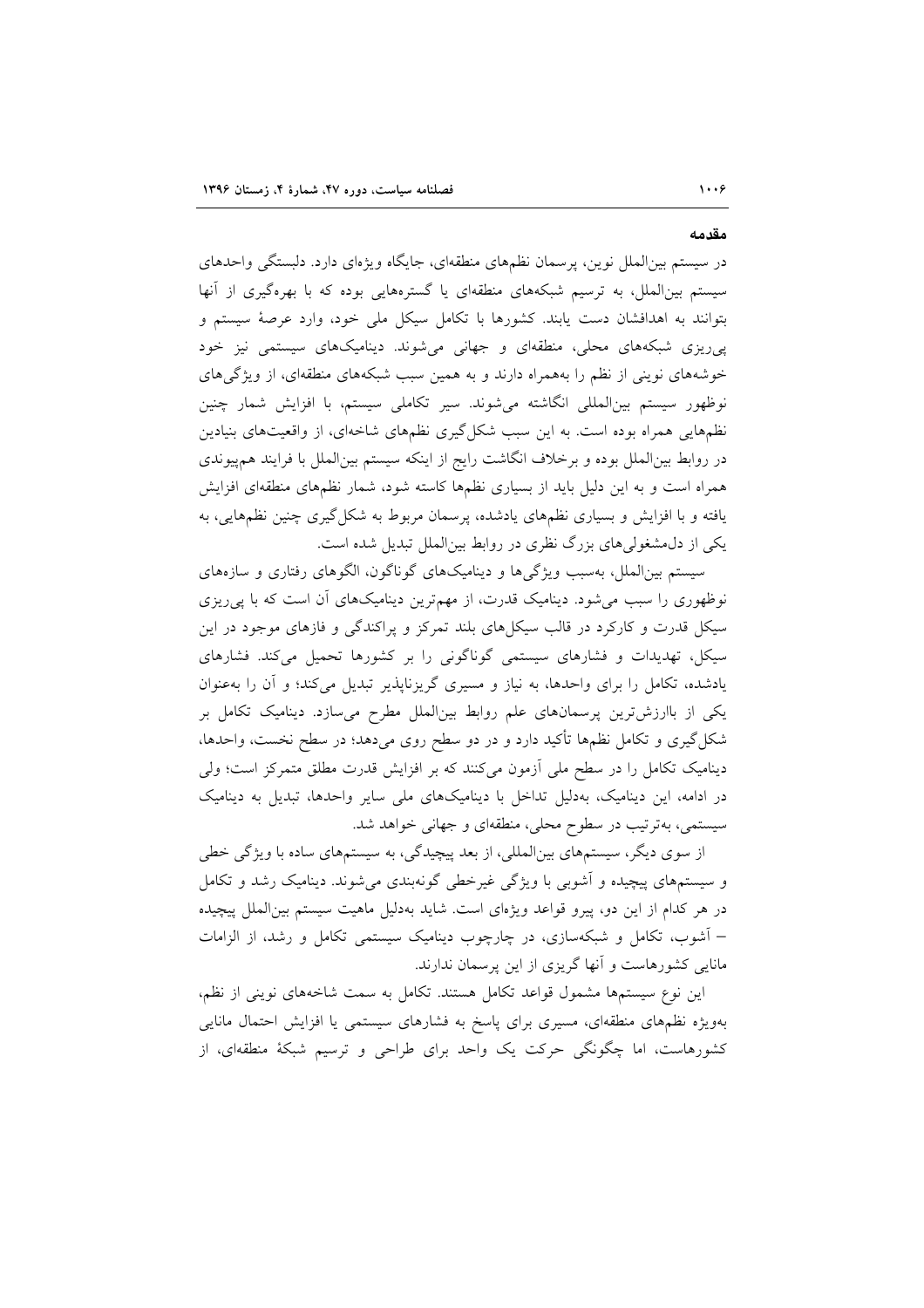مهمترین حوزههای نظریهپردازی در روابط بینالملل است و این پرسمان مطرح خواهد بود که آیا شکل گیری شبکههای بین|لمللی (سیستمهای پیچیده و آشوب) در سطوح گوناگون، پیرو قواعد ویژهای هستند؟ بر این پایه، پرسش بنیادی مطرح میشود؛ و آن اینکه دینامیک تکامل در سیستمهای پیچیده و آشوبی چگونه ترسیم میشود؟ و سیستمهای بینالمللی و منطقهای، بهعنوان سیستمی پیچیده و آشوبی، چگونه به سمت سازهها و الگوهای نوین نظم تکامل می یابند؟ پاسخ به این پرسش ها می تواند شکل گیری شبکهها و نظمهای منطقهای را تبیین کند.

پژوهش حاضر، از راه توجه به دینامیکهای سیستم بینالملل، در وضعیت پیچیدگی، خواهان چرخشی نوین در تبیین نظمهای منطقهای و برداشتن کاستی های نظریههای مربوط به مطالعات منطقه است. پژوهش حاضر، هدف نظری خود را در تبیین مدل تکامل در سیستمهای بین|لمللی دنبال می کند و بازسازی مفهومی و نظری شکل گیری سازهها و نظمهای منطقهای را بر پایهٔ اصول و قواعد پیچیدگی در دستور کار خود قرار می دهد.

#### ١. ادبيات موجود و مطالعات منطقه

در حوزهٔ شکل گیری مناطق، ادبیات گستردهای در علم روابط بین|لملل وجود دارد. در این میان بخش عمدهای از ادبیات موجود، بر ژئوپلیتیک، منطقه و شکل گیری اَن تأکید دارند. محور جغرافيايي تاريخ مكيندر (Halford John Mackinder, 1904, 1919; Halford J Mackinder, 1943), فضاي حياتي، راتزل و هاوسهوفر ( ,Haushofer, 1924; Tuathail, Toal, Dalby, & Routledge 1998) مناطق ژئوپليتيک و ژئواستراتژيک کوهن از آن جملهاند (Bernard, 2003).

برخی نیز در قالب ژئوپلیتیک انتقـادی، بـه پرسـمان منطقـه پرداختـهانـد. از ایـن دیـدگاه گفتمانها، بنیادی برای شکل گیری منطقهاند (Dalby, 1990). گفتمان ژئوپلیتیک، توسط رهبـران و براي يې ريـزي امـور جهـاني بـهکـار مـې رود (Tuathail & Agnew, 1992). در ادامـه برخـې اندیشمندان، ژئوپلیتیک رادیکال را مطرح میکنند. در این میان دیدگاه هاروی از منطق دوگانـهٔ قدرت، به مفهـومسـازی منطـق ژئواکونومیـک و ژئوپلیتیـک منجـر مـیشـود (Harvey, 1985). کاتزنشتاین به شکل گیری منطقهگرایی زیر نام منطقهگرایی هژمونیک میپردازد. وی با بازسازی نظرية سيستمها، سيستم محور-اسـيوك را ارائــه مـي كنــد (Katzenstein, 2005). برخــي نيــز از دیدگاه هژمونی مبتنی بر همکاری، به بررسی منطقـه و منطقـهگرایـی مـیپردازنـد ( Pedersen, 2002). توجه به شرایط ساختاری از جمله گذار قدرت و نظریهٔ گـذار نیـز بـرای شـكل گیـری همگرایی و هم پیوندی منطقهای، بهکار رفته است (Efird & Genna, 2002).

متغیر نیازهای اقتصادی مورد تأکید نوکارکردگرایی هاس (Haas, 1961) ارتباطات مورد نظـر کارل دویچ (Deutsch, 1968) سیکل های سهگانه یعنی سیکل تصمیم، سیکل بسته و شالودهبندی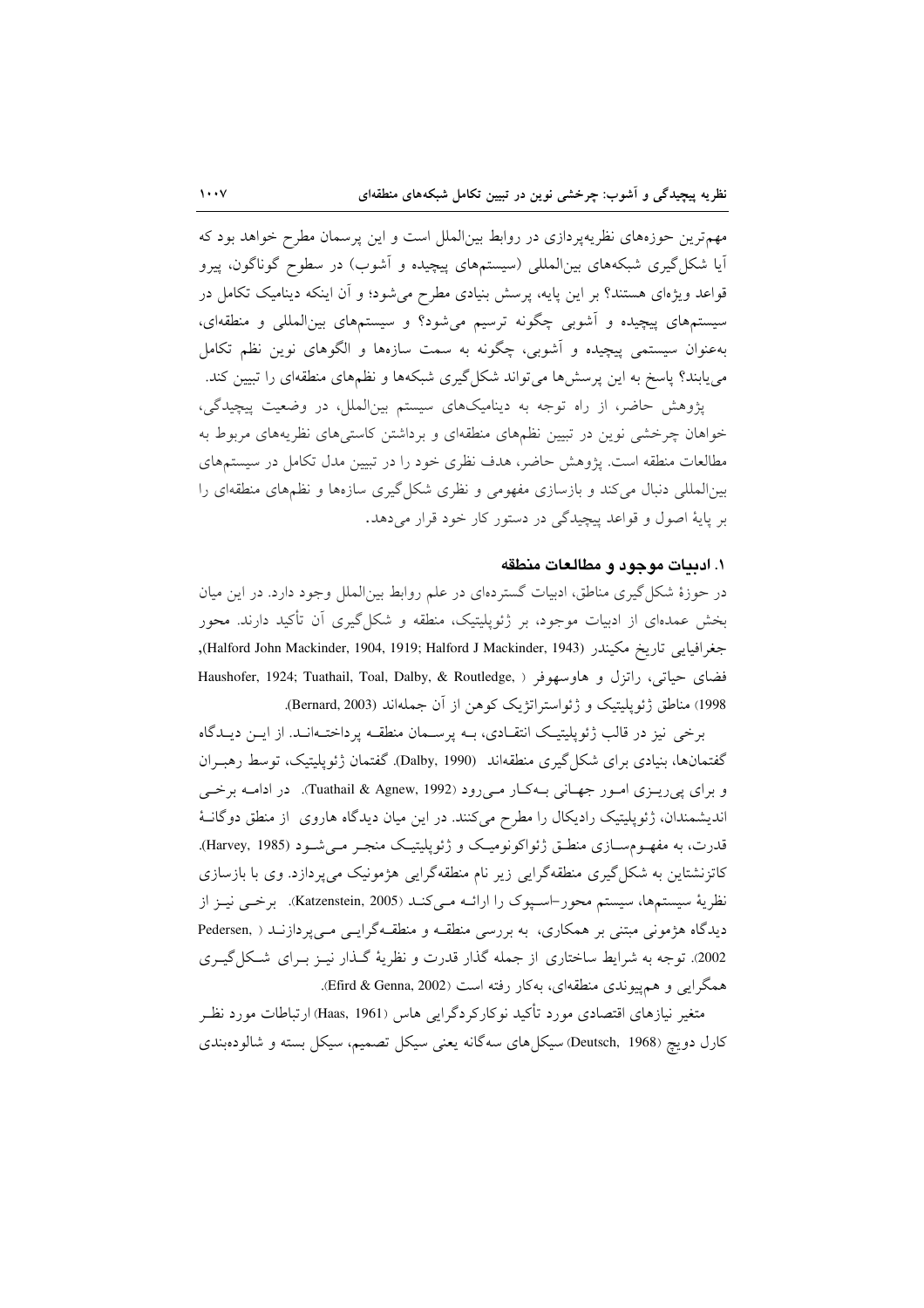و سرانجام سیکل تحول در همگرایی و همهپیوندی مورد تأکید اشمیتر (Schmitter, 1970, 2004)، تقاضا و عرضه و آمیختگے دیپدگاههای نوکبارکردگرایی و نظریبههبای حکومت، حور در همگرايي ماتلي (Mattli, 1999)، فرضيهٔ برونگرايي (Baldwin, 1993) ، مدل شبكههـاي حمـايتي (Keck & Sikkink, 1999) يا مدل قدرت چانەزنى (Farrell & Héritier, 2005)، مدل مجموعههاى امنیتی (Buzan & Waever, 2003)، دیدگاه گفتمانی و سازەانگارانهٔ پرسمان همگرایسی منطقـهای (Slocum & Langenhove, 2004)، از جمله متغیرهای تبیین کننده و مطرح در شکل گیری مناطق و نظمهای منطقهای هستند.

در دهههای اخیر بهعلت کاربرد نظریهٔ عمـومی سیـستمهـا در روابـط بـینالملـل، مفهـوم سیستم تابعه بهعنوان یک مفهوم تحلیلی مطرح شده است ( ,Brecher, 1963; Cantori & Spiegel 1973 .1970; Thompson). نگرش مركز – پيرامــون بــه منطقــه نيــز در ديــدگاه سيــستم جهــانـي والرشتاين ارائه شده است (Wallerstein, 1979, 2011).

پرسمان تکامل در سیستمها، بهویژه در نظریهٔ سیستمهای پیچیده و اشوبی مورد توجه بوده Auyang, 1999; Brooks, Wiley, & Brooks, 1988; Burian & Richardson, 1996; De ) است ( Greene, 1996; Depew & Weber, 1995pp; Feistel & Ebeling, 1989; Hofbauer & Sigmund, (1988; Oyama et al., 2000; Smith, 1992; Ulanowicz, 1996; Weber & Depew, 1996, 2001 بخش بسیار محدودی از ادبیات روابط بین الملل نیز به ایـن پرسـمان پرداختـهانـد ( Modelski, .<br>1996, 1990). در این گستره، سیکل های بلند، مورد یژوهش قرار گرفتهاند.

به این ترتیب شکل گیری منطقه و نظمهای منطقهای بر پایهٔ متغیرهای گوناگون مورد توجـه قرار گرفته است؛ اما یکی از مهمترین جستارها این است که سیستم بین|لملل از حالت ساده به وضعیت پیچیده و اَشوبی تحول یافته است. این پرسش کـه در وضـعیت پیچیـدگی و اَشـوبی سیستم بینالملل، چگونه نظمهای منطقهای شکل میگیرند، از جمله موضوعاتی است که کمتـر مورد توجه اندیشمندان حوزهٔ روابط بین|لملل قرار گرفته و به همین سبب هدف مقالـهٔ حاضـر تبیین شکل گیری نظمهای منطقهای، در قالب نظریهٔ سیستمهای پیچیده و آشوبی و طرح آن در قالب تکامل شبکههای منطقهای است.

# ۲. مفروضات معرفتشناسانه و هستیشناختی تکامل شبکهها در وضعیت ييچيدگى

پیچیدگی در اندیشهٔ بازگفت سیستمها به گونهٔ کلی در وضعیتی نوین و متفاوت از نگرشهای خطی است. مهمترین دلیل شکل گیری علم پیچیدگی، شکل گیری وضعیتهای غیرخطی و وضعیتهایی است که با دیدگاههای سنتی قابل تحلیل نیستند. مکانیک کلاسیک و سنتی، بر رابطهٔ علیت قطعی و خطی مبتنی بود، اما سیستمها به سادگی برداشت مکانیکی از آنها نیستند.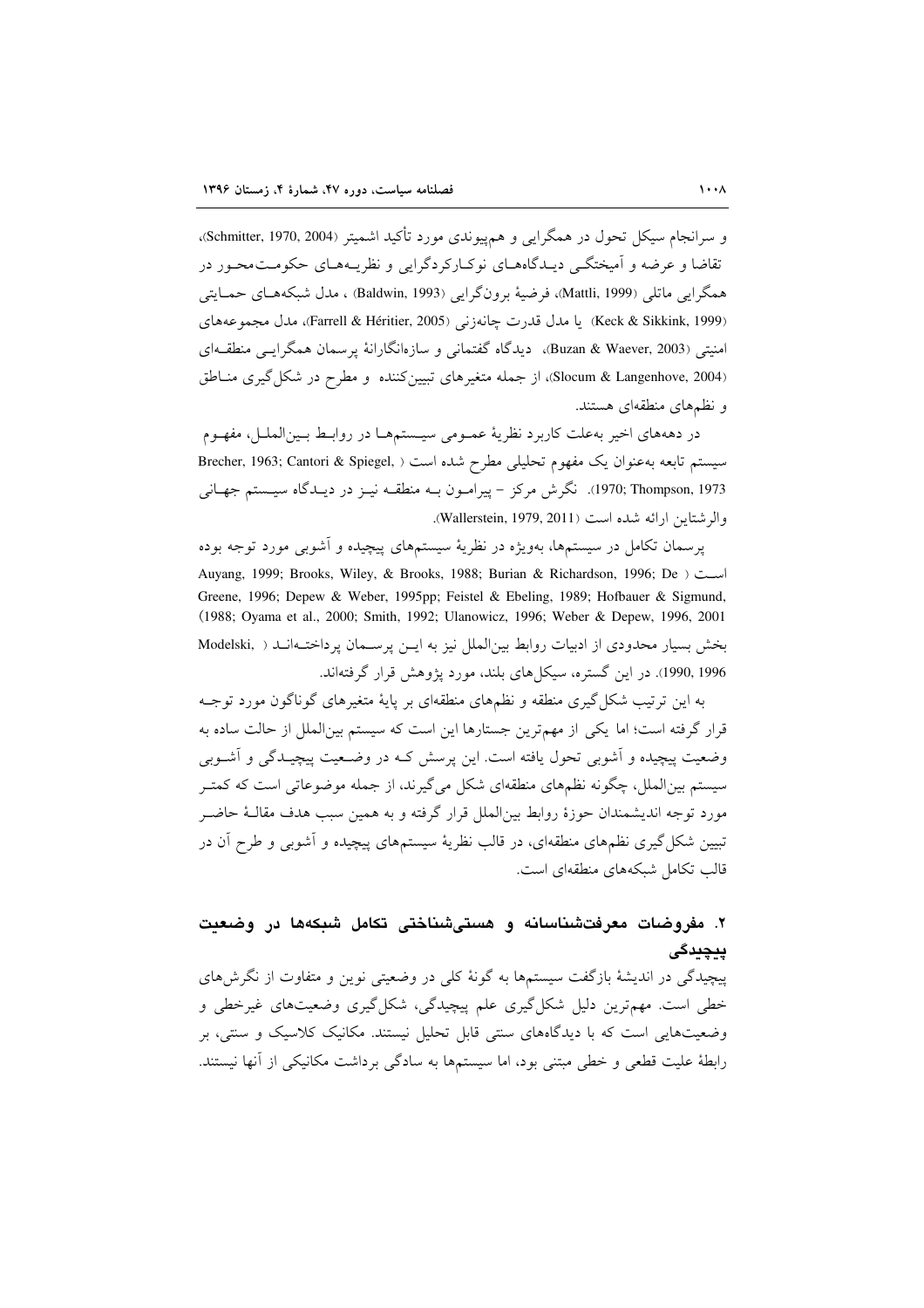در این میان این قضیه مطرح شد که سیستمها برخلاف دیدگاه نیوتنی و سیستمهای مکانیکی، سیستمهایی بازند و بنابراین در فرایند بازخورانی پایدار با محیط و سایر سیستمها قرار دارند؛ بنابراین مجموعهای از سیستمهای در حال کنش متقابل شکل می گیرند که می توان مفهوم شبکه را برای آنها در نظر گرفت. در اینجا قانون علیت در قالب علیت بازگشتی تعریف خواهد شد. علاوهبر آن با شکل گیری سیستم نوین، نمیتوان سیستمهای خرد موجود در آن را به گونهٔ مستقل در نظر گرفت، بلکه سیستمهای یادشده، بخشی از سیستم بزرگترند و در کنش متقابل با یکدیگر نیز قرار دارند.

از مهمترین مبانی فکری در علم پیچیدگی، خودساماندهی سیستم پیچیده و آشوبی است که بر زایش، شاخهای شدن، خود فعل و انفعالی و تکامل همزمان تأکید دارد. در این نوع سیستمها، نظم از درون اَشوب پدیدار می شود و به همین سبب برخی اندیشمندان این حوزه، از مفهوم نقطهٔ آستانهٔ پیچیدگی بهره می برند، یعنی نقطهای که حیات ظاهر می شود و به گفتهای ماده به حیات تبدیل می شود. در اینجا مفهوم تکامل، تبیین کنندهٔ رشد چنین سیستمهایی است.

در زندگی پویشی، سیستمهای پیچیده و آشوبی ویژگیهای نوظهوری خواهند یافت. از جمله ویژگیهای این پدیده، تازگی، پیشبینی،ناپذیری، تقلیل،ناپذیری و پیدایش ناگهانی ویژگیهای سیستم است. در این گستره، سه نظریهٔ نوظهوری همزمانی، تحولی و ضعیف مطرح می شود. در نوظهوری همزمانی، رابطهٔ متقابل بین ویژگیهای سیستم، ساختارهای خرد، ترتیبات و ویژگیهای اجزای سیستم مورد توجه قرار میگیرد. در نوظهوری تحولی، ويژگيهاي جديد تکرار مي شوند (27-20 :2002 :Moulines, 2002). تأکيد بر ويژگيهاي نوظهور، بیانگر این برسمان است که جهان پیوسته در حال شدن است (Prigogine, 1980). در این زمینه یکی از مفروضات هستی شناسانه، در تبیین تکامل شبکههای منطقهای، در قالب نظریهٔ همبودگرایی ٰ تعریف می شود. دلاندا به توسعه و تکامل این نظریه کمک می کند ( ,DeLanda 2006). این نظریه جایگزینی برای مفهومسازی ارگانیکی از سیستمهاست که در آن سیستمها بهعنوان کلی نفوذناپذیر و دارای وحدت ارگانیک تصور شده و بر روابط درونی تأکید مے شو د. آ

این در حالی است که در نظریهٔ همبودگرایی، تأکید بر مجموعههایی است که اجزای تشکیل دهندهای دارند که این اجزا می توانند از مجموعهٔ یادشده جدا شوند و با سایر بخش های دیگر یابند. به گفتهای روابط بیرونی ٌ را مطرح میکند. در اینجا اجزای کل، بر پایهٔ کارکرد آنها در کل یادشده تعریف نمی شود، بلکه این اجزا در یک لحظهٔ مشخص، می توانند عضو چندین

- 1. Assemblage theory
- 2. Relations of interiority
- 3. Relations of exteriority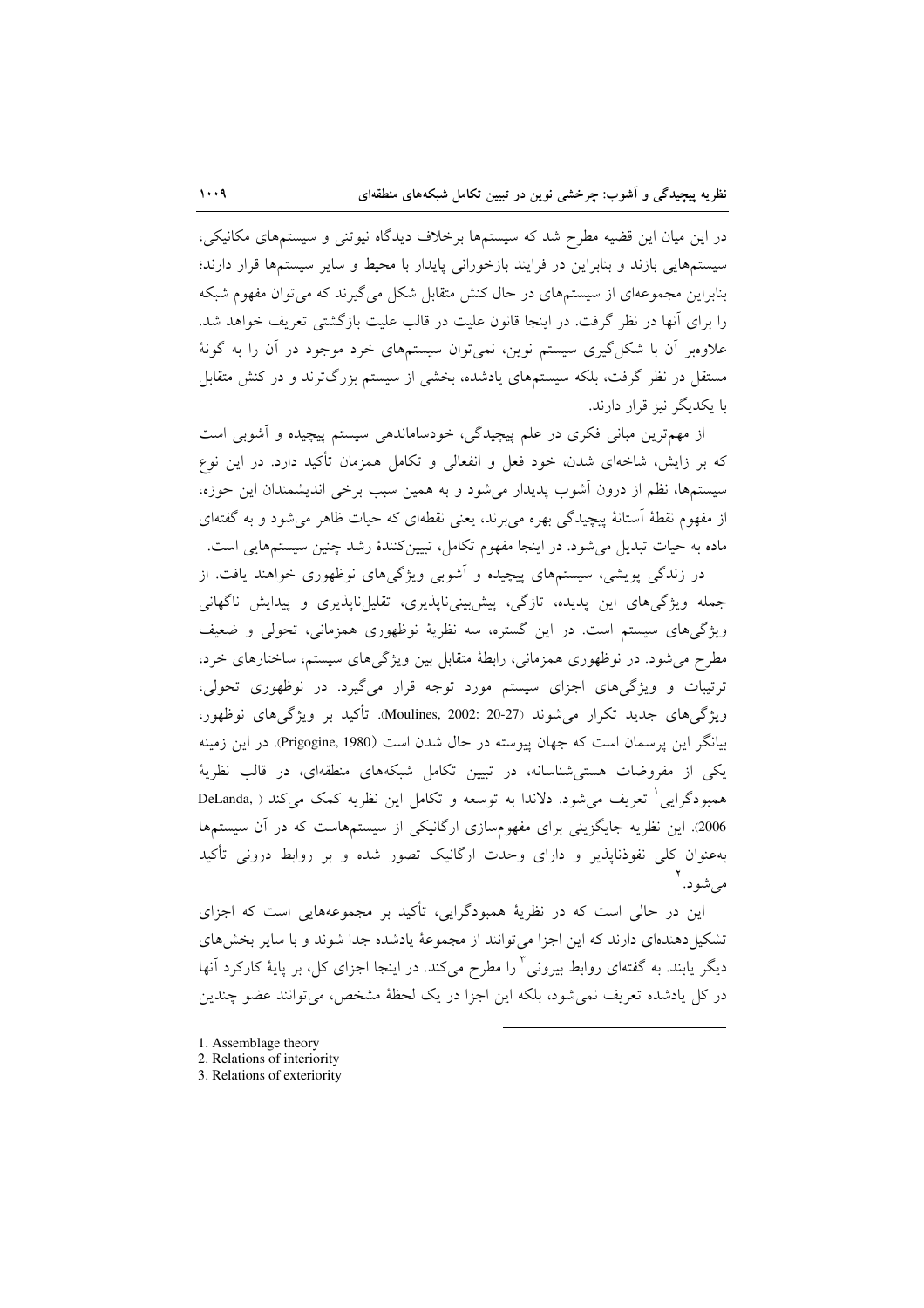كل باشند (3 :Dittmer, 2013). همبودها ويژگىهايى دارند، از جمله اينكه رابطهمحور و سازندهاند و بهوجودآورندهٔ واحدهای سرزمینی، رفتار و واقعیتهای جدیدی خواهند بود و ضمن نامنسجم بودن، بهصورت پیدرپی، کرانهٔ سرزمینی و مکانی جدیدی را بهدست میآورند یا به همان ترتیب از دست میدهند (29-29 :Müller, 2015). از دیدگاه دلاندا، جهان ساختهشده از لایههای بی شماری از همبودهاست. جهان و کل قابل تجزیه به اجزا نخواهد بود و به همان ترتيب اجزا نيز در كل حل نشدهاند (Harman, 2008: 367).

یکی از ابعاد معرفتشناختی پیچیدگی و سیستمهای پیچیده، مربوط به پویش تکاملی هم|فزایی است. به گونهٔ کلی هم|فزایی، بر پیوند بین کاهش\$رایی و کل¢رایی تأکید دارد. کاهش گرایان بر آمیختگی اندامهای میکروسکوپی تأکید دارند، این در حالی است که کل گرایان، کیفیت و ویژگی های نوین مرتبط به سطح کلان را مورد توجه قرار میدهند. همافزایی هر دو سطح را با هم ترکیب میکند. موفقیت آن به پارامترهای نظم، اصل بهرهمندی و به خدمت گرفتن و علیت بازگشتی مرتبط است. متغیرهای کلان، پدیدههای نوظهور را توضیح میدهند (41-41 Aoulines, 2002: 41-42). پیچیدگی بیانگر تلاش برای ترسیم طرحهای نوینی از هستی شناسی اجتماعی است، بهگونهای است که رابطهگرایی را مورد تأکید قرار می دهد (Acuto & Curtis, 2013: 49). در اینجا سیاست جهانی در قالب سیستم انطباقی پیچیدهای است که کنشهای متقابل غیرخطی و پویا بین کارگزاران را در درون خود دارد و در سطح كارگزاران و ساختارها، تغييرات تكاملي را سبب مي شود (Acuto & Curtis, 2013: 54).

به این ترتیب سیستمها به گونهٔ عام و سیستمهای بینالمللی به گونهٔ ویژه بر اصول واقعی بودن، باز بودن، وجود واقعیتهای بنیادین و ژرف، تکاملی بودن و اصالت رابطه، غیرخطی بودن روابط، کارکرد همزمان دینامیکها، فشارهای پایدار محیطی، شاخهای بودن نظم، خودساماندهي، فركتالي بودن تكامل استوارند.

۳. سیستمهای چندییکری: سازهٔ نظم و تکامل در روابط بینالملل

روابط بین|لملل و سازهٔ فیزیکی آن را میتوان، در چارچوب "سیستمهای چندپیکری" بررسی کرد. این سیستم بهدلیل فقدان درجهٔ همهیوندی بالا، عملاً به بخشهای متمایز اگرچه بههم وابسته تقسيم شده است. يرسماني كه همخواني فراواني با فلسفه دالاند دارد (DeLanda, 2006) به گفتهای از دیدگاه نیوتنی و اندامواری فاصله میگیرد و مفهوم روابط بیرونی که از ویژگی همبودهاست، بر وضعیت آن صادق می شود. این گونه سیستمها، از شمار فراوانی از عناصر شکل گرفتهاند که گونهبندی کمی داشته و با یکدیگر بر پایهٔ گونههایی مشخص از روابط،

1. Multi-body systems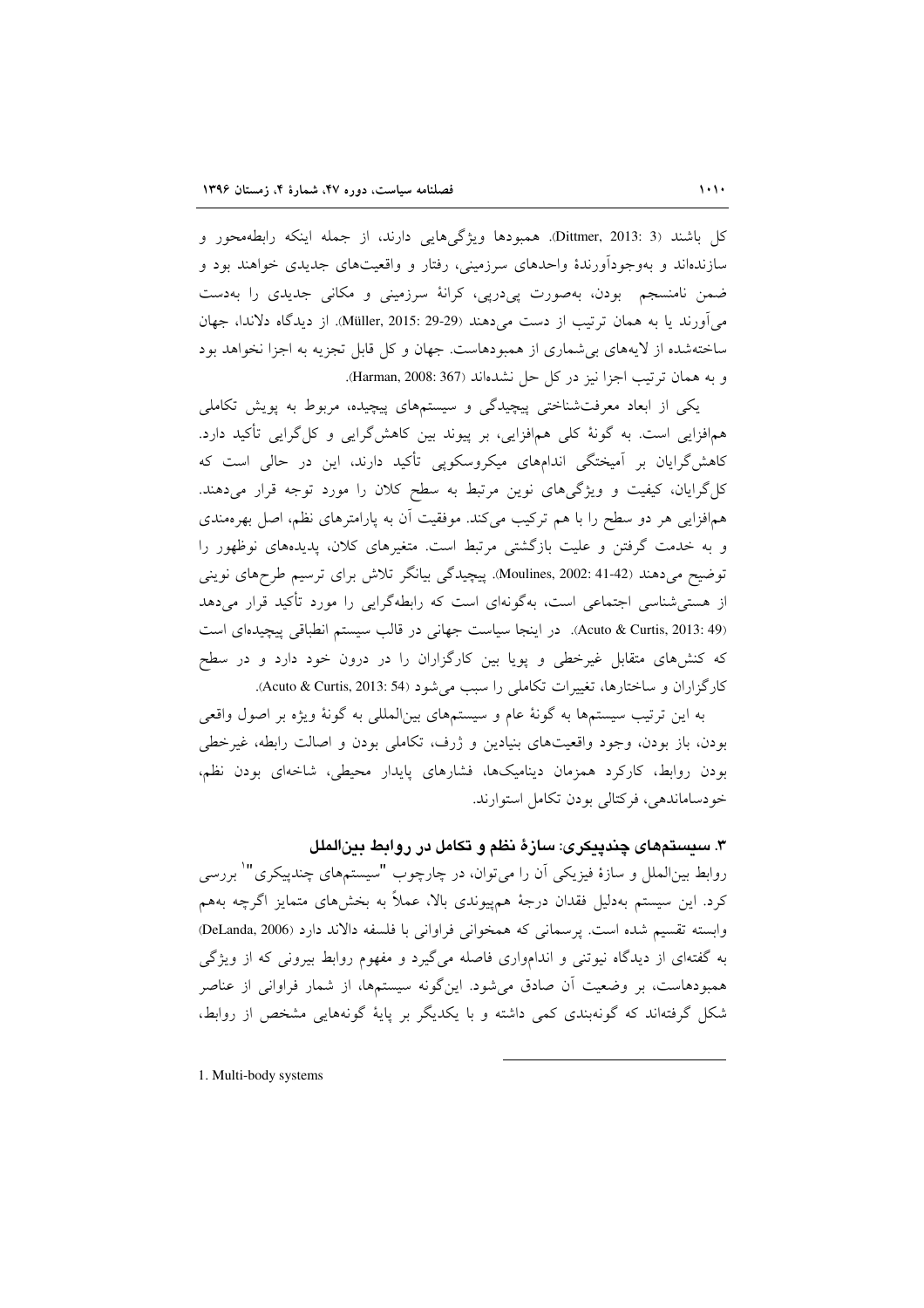پیوند یافتهاند. سیستمهای چندییکری، همسانتر از سیستمهای انداموارند، ولی همریخت نیز نیستند. در این گونه سیستمها، چندین آبشخور پیچیدگی وجود دارد؛ گوناگونی و تودرتویی عناصر، توان و قدرت روابط متقابل و شمار اجزای تشکیل دهنده، از جمله چنین آبشخورهایی هستند، اگرچه وضعیت اجزای یادشده یکسان نیست (Auyang, 1999: 10-12).

سیستم بینالملل، بر پایهٔ مدل سیستمهای چندپیکری، از دولتها، بهعنوان عنصر یا افراد تشكيلٍ دهندهٔ آن شكل گرفته است. هر كدام از اين اجزا (بر پايهٔ مدل فرد – مستقل) حوزههاي مکانی ویژهای را به خود اختصاص دادهاند. این واحدها هرچند در روابط پیونددهنده با یکدیگر قرار دارند، اما این روابط، بهگونهای نیست که مرزبندیهای آنها را از بین ببرد. به گفتهای همچنان فردیت آنها حفظ میشود و به همان سان سیستم دولتمحور خواهد بود. از سوی دیگر، هر دولتی با وضعیتی روبهروست که رهآورد کنشهای دولتهای دیگر است؛ بنابراین بر پایهٔ قواعد برآمده از ویژگی واحدها که بهعنوان قاعده یا قواعد مشترک نیز عمل میکنند، به چنین وضعیتهایی پاسخ میدهد. از آن پس "وضعیت" و "دولت " در روابط متقابل با یکدیگر قرار میگیرند. از پیوند بین دولتها مجموعههای محلی و از پیوستن مجموعههای یادشده، مجموعههای منطقهای و از پیوستن مجموعههای منطقهای، مجموعهٔ کل شکل میگیرند. این مجموعهها دارای محورهای هماهنگکننده و در همان حال سطوح متمایز و جداکننده خواهند بود.

ویژگی ساختاری، از ویژگیهای مهم سیستمهای چندپیکری است. این سیستمها، بهشدت خوشهای هستند. این خوشهها، لایهٔ میانی ساختار را شکل می دهند ( :Auyang, 1999 151). روابط میان واحدها براساس اصل منفعت شکل میگیرد. مجموعهٔ چنین روابطی که بر پایهٔ منفعت شکل گرفته است، سبب شکل گیری سیستم و اشکال فراوان آن خواهد شد، اشکالی که مهمترین آنها را می توان به گونهٔ زنجیرهای، درختی و حلقهای جنبشی (شکل ۱) نشان داد (Seifried, 2013: 13). در شكل زنجيرهاي هر مجموعه به مجموعهٔ بالاتر و به همين ترتیب روابط و پیوندها ادامه خواهد داشت. در شکل درختی مجموعههای منطقهای به گونهٔ شاخهای و در شکل جنبشی این مجموعهها به گونهٔ متقابل پیوند می یابند.



شکل ۱. انواع سیستمهای چندپیکری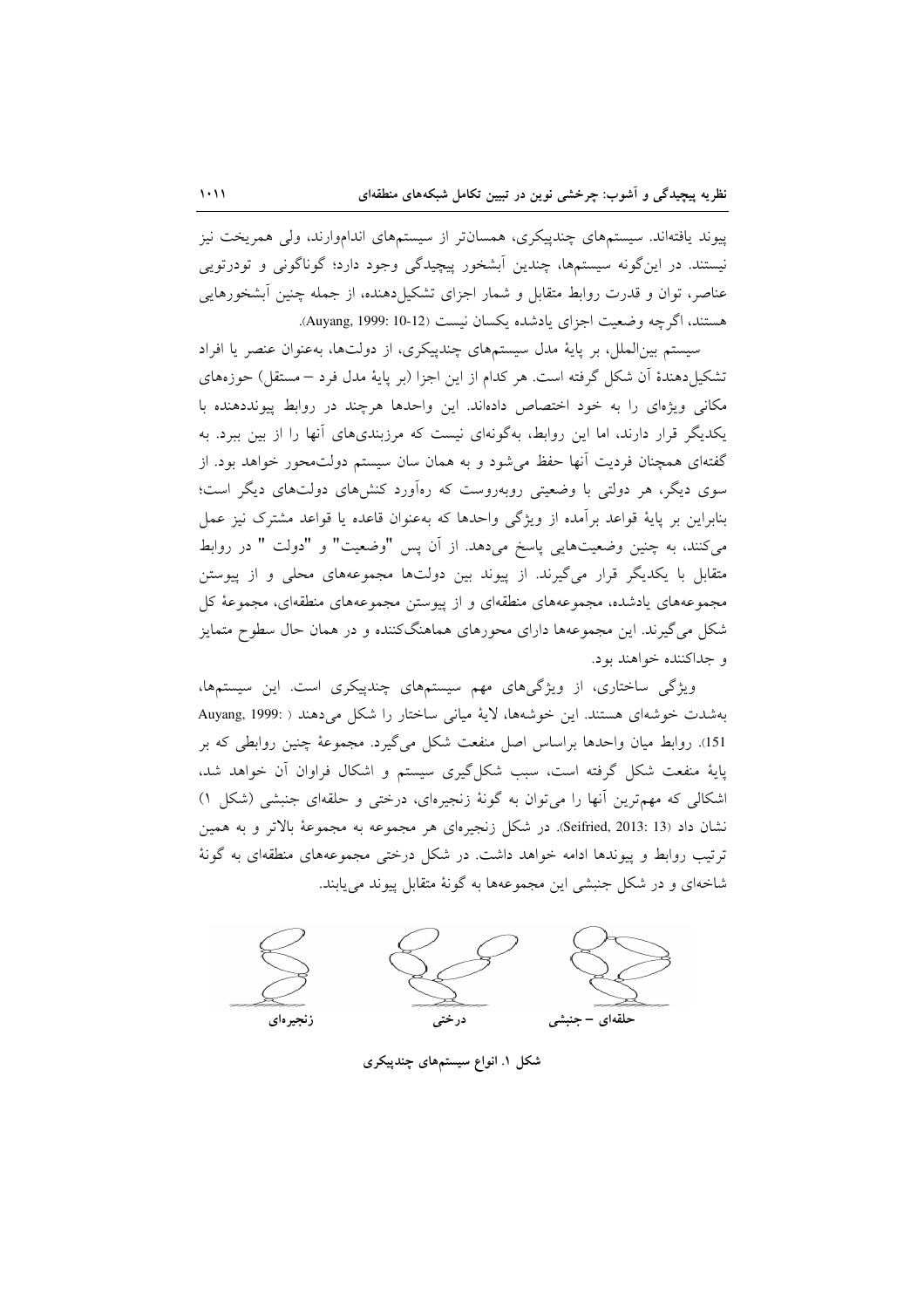سیستم بین|لمللی بهعنوان سیستم پیچیده و در قالب شبکه، بهندرت شبکهای منسجم و همریخت است و بیشتر به گونهٔ شبکههای چندلایهای هستند که در آن لایههای شبکهها به يكديگر وصل شدهاند (شكل D'Agostino & Scala, 2014: 6)(۲ به اين ترتيب پرسمان تكامل و شکل گیری نظمهای منطقهای در سیستمهای چندپیکری و چندلایهای مطرح است. پیکرها بيانگر بخش هاي سيستم و لايهها نشاندهندهٔ ساختار افقى آناند.



شکل ۲. لایهها در شبکه و پیوند بین آنها

### ۴. نظریهٔ پیچیدگی و تکامل شبکههای منطقهای

سیستمهای پیچیده و آشوبی، اصول و مبانی فراوانی دارند که مهمترین آنها، در چارچوب ویژگیهای غیرخطی بودن، شاخهای شدن نظم، وابستگی حساس، مکانهای فازی، مجذوب كنندهٔ ناأشنا، تكاملي بودن، ثبات پويا، نظم نامتقارن مفهومسازى مى شوند. از سوى دیگر، سیستمهای یادشده دارای گونههای فراوانیاند که سیستمهای چندپیکری، ارگانیک و Auyang, 1999; Hornik, Stinchcombe, & White, 1989; von ) جايبري از آن جملهاند ( Bertalanffy, 1951. تمامی سیستمهای پیچیده، در چارچوب مفهوم شبکه متجلی می شوند (Anderson & Vongpanitlerd, 2013; D'Agostino & Scala, 2014; Newman 2010)، هر چند این شبکهها، دارای شکل بندی و گونههای متمایزی مانند شبکههای تصادفی، بی سنجه، سامان یافته و غيره خواهند بود (160-154 :Ghasemi). نظرية پيچيدگي، نظريهاي پويش محور، رابطهاي و باورمند به چارچوب تاریخی است و الگوی سازمانی ویژه یعنی شبکه را بیان می کند ( Acuto 45 :2013 & Curtis, 2013). پیچیدگی درهم تنیدگی فراوانی را میان عناصر درون سیستم و بین سیستم و محيط نشان مي دهد.

اصولاً در وضعیت پیچیدگی، برای تکامل، نمیٍتوان نقطه و طرح از پیش تعیینِشده و دترمینستی مطرح کرد (325 :Modelski, 1996). با وجود این تکامل و مسیر آن نیز ناگهانی نیست و قواعد چندی بر آن حاکم خواهد بود. تکامل بر پایهٔ فرایند یادگیری و پاسخ به دگرگونی شرایطی است که سیستم جهانی تجربه میکند و با آن مواجه میشود؛ بنابراین مسیر تکامل، به شرایط سیستم جهانی و یادگیری سیستم برای پاسخ به آن وابسته است و در این مسیر، تکامل آن، حالت انباشتی دارد. تکامل در درون سیستمهای بینالمللی، از نوع فرکتالی بوده و بیانگر تحقق ویژگیهایی است که سیستم در درون خود نهفته دارد.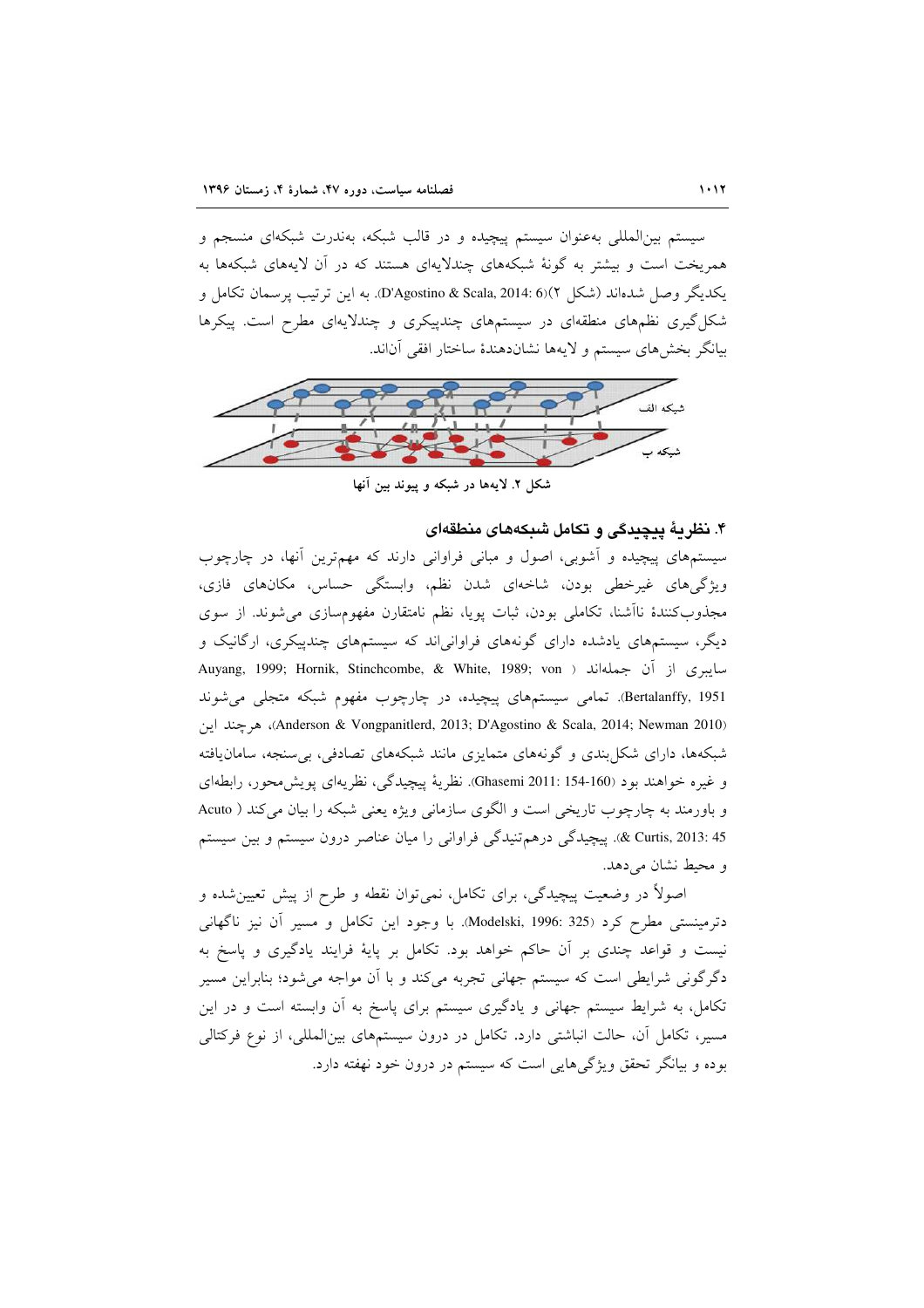نقطهٔ شروع تکامل، در نظریههایی است که به دینامیک قدرت و سیکلهای مرتبط با آن توجه جدی دارند (Kleinknecht, 1987). وجود سیکل، از مهم ترین سطوح پرسمانی در تبیین دینامیک تکامل است. سیکلها بیانگر کارکرد نیروهای بنیادین هستند. کوینسی رایت به پرسمان جنگ توجه دارد و بر این باور است که در دورهٔ نوین تمدن جهانی، نوسانات جنگ و صلح دورهای پنجاهساله دارد (Mansfield, 1988). مدلسکی سیکل رهبری جهانی را مطرح کرده و سیستم سیاسی جهانی را نهادها و ترتیباتی میداند که برای مدیریت مسائل و روابط جهانی ضرورت دارند. قدرت جهانی نیز واحدی است که کارکرد حفظ نظم جهانی را در انحصار خود دارد. کنترل تجارت و کشتیرانی، از جمله ویژگیهای چنین قدرتی است. خیر جمعی از ویژگیهای رهبری جهانی است. سیکل رهبری، بر تکامل سیستم دولت - ملتها تأکید دارد. از این دیدگاه گرایش به تمرکز قدرت و رهبری در درون سیستم جهانی از جمله گرایشهای بنیادی و همیشگی است. مدلسکی مدل نوآوریهای سیاسی و اقتصادی را به سطح سیستم بین|لملل منتقل میکند (Modelski, 1978). نظریهٔ گذار قدرت، تکرار جنگ را در رفتار قدرتخواهی دولت- ملتها جستوجو می کند (Kugler & Organski, 1989). مکتب سیستم جهانی، دگرگونیهای سیاسی را برآمده از دینامیک سرمایهداری بهعنوان روش تولید میداند. هژمونی و رقابت به روابط متقابل میان دولتهای مرکز برای کنترل پیرامون و اقتصاد جهانی بهعنوان یک کل اشاره دارد. قدرت هژمون نقش رهبری در سیستم بهرهکشی جهانی را بر دوش دارد (Wallerstein, 2011).

مروری بر دیدگاههای نظری گویای این واقعیت است که نیروهای بنیادین سبب شکل گیری تمایلات گوناگون در درون سیستم بینالملل خواهند شد که این تمایلات به گونهٔ سیکلی سیستم را بهسوی تکامل سوق میدهند. به گفتهای دینامیک تکامل رهآورد جمع چنین نیروهایی است. نوآوریهای سیاسی و اقتصادی و حتی فرهنگی پاسخی به فشارهای برآمده از کارکرد چنین نیروهایی است. این نوآوریها می تواند سازههای نوین سیستمی با ویژگیهای نويني را سبب شوند.

اما یکی از پرسشهای بنیادی، دربارهٔ تحقق سازههای برآمده از کارکرد چنین نوآوریهایی است. در اینجا و با تأکید بر منطق پیچیدگی، شکل گیری و تکامل شبکههای بین|لمللی، بر فرایندی دینامیک مبتنی است که در آن، واحدها روابط خود را برای رسیدن به نتایج بهتر، ساماندهی دوباره می کنند تا شبکهای رهآورد شود که نسبت به وضعیت یا شبکهٔ موجود، کارایی بیشتری داشته باشد. روابط جفتی، روابط همکاری در وضعیت راهبردی و مدل پیوندی، توسط بخشی از ادبیات موجود مورد توجه قرار گرفته است ( ,Dutta & Mutuswami 1997; Jackson & Wolinsky, 1996; Watts, 2003). برخی بر شبکههایی تأکید دارند که بر پایهٔ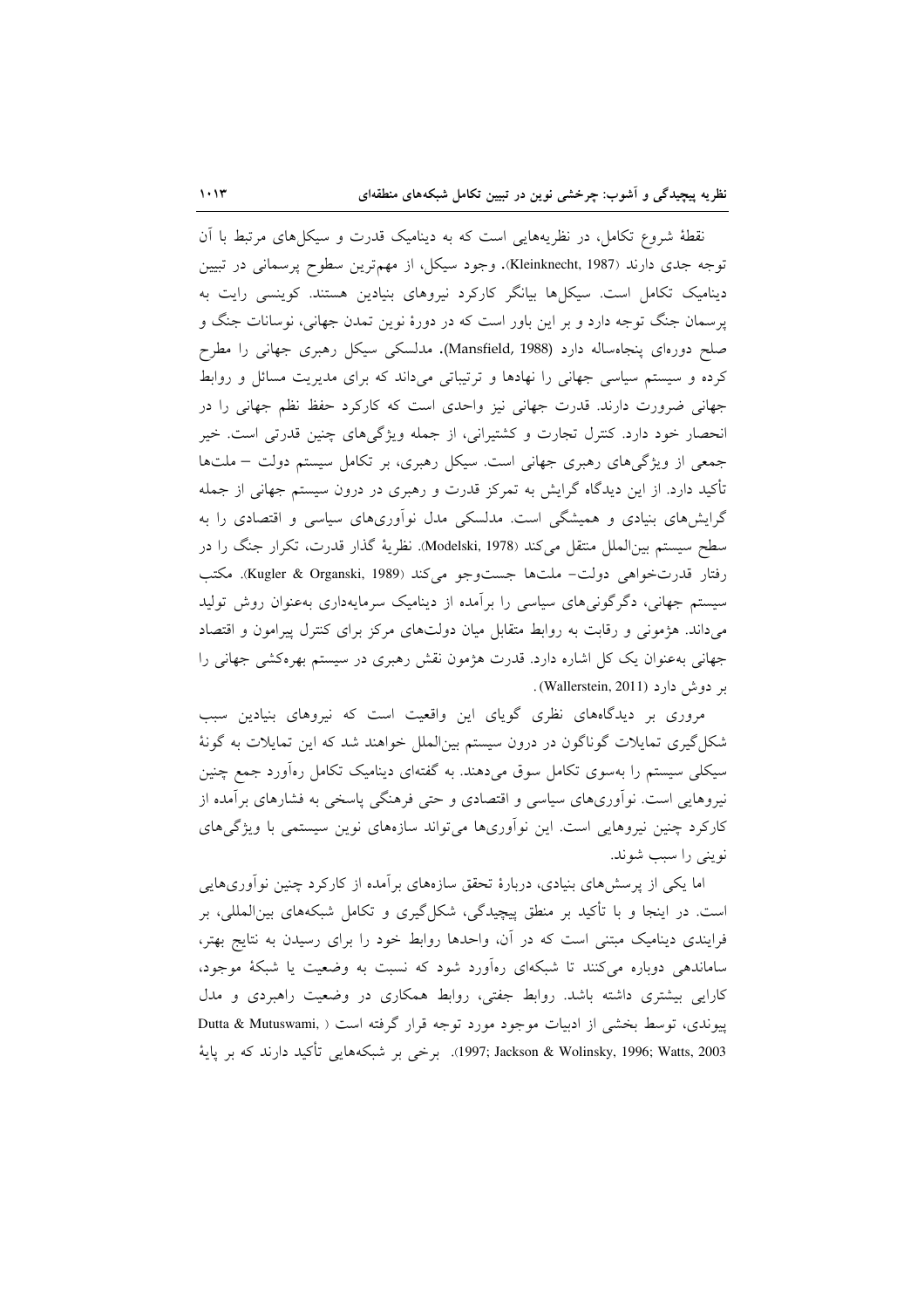ارتباطات يكسويه و بدون خشنودي طرف مقابل تأكيد مي كنند. برخي شبكهها به واحدها اجازه می دهند که بدون خشنودی طرف یا طرفهای مقابل، با آن رابطه برقرار کنند که این نوع شبکهها را، شبکههای هدایتشده نام می نهند و در مقابل در شکل گیری برخی شبکهها، خشنودي هر دو طرف براي ي<sub>جا</sub>ريزي رابطهٔ پيوندي ضروري است (Bala & Goyal, 2000). رویهمهرفته شبکهها رهآورد روابط هستند و گوناگونی پیوندها در درون آنها قابل مشاهده است (D'Agostino & Scala, 2014: 5) و اين گوناگوني مي تواند مجموعهاي گوناگون و متمايزي از واحدها را در قالب شبکهای ویژه گرد هم آورد.

بر پایهٔ مدل پیچیدگی و آشوب، رشد، تحول و تکامل، پاسخی به الزامات سیستمی، برای رویارویی با متغیرهای آشوبسازی است که سیستم را وارد شیب کاهنده و نابودی میکند (Brooks et al., 1988; Gómez-Gardenes, Reinares, Arenas, & Floría, 2012). روابط و آغاز آن نخستین مرحلهٔ شکل گیری شبکههای منطقهای، در روابط بین(لملل است. اکنون این پرسش بنیادین مطرح می شود که مبنای روابط پیونددهنده و شکل گیری آنها کداماند؟ براساس اصل هدفمندي، چنین روابطي بر پايهٔ چه قاعدهاي شکل مي گيرند؟

شکل گیری روابط و بهدنبال آن دینامیک تکامل، بر پایهٔ دو قاعدهٔ بنیادین تبیین می شود؛ نخست رشد و ضرورت همافزایی و دوم مقابله با قانون بازده نزولی و گرایش سیستمها به سمت نابودی از آن جمله است. در سیستمهای بیولوژیک، رشد زمانی اتفاق می|فتد که این گونه سیستمها، بهمنظور مقابله با عوامل نابودی، رسیدن به راههای بیشتر و گوناگون تر را دنبال میکنند (Depew & Weber, 1995). در سیستمهای بزرگتر، جریان فعالیتها گستردهتر می شود و پاسخها و مسیرهای در دسترس سیستم، برای کاهش شیبهای کاهندهٔ آن بیشتر خواهد بود. در صورت برابری همگی شرایط، در دینامیک رشد و تکامل، در دسترس بودن راههای گوناگون "(اصل گوناگونی)<sup>\</sup> " بسیار تعیینکننده است Ashby, 1956: 207; Schneider) & Kay, 1994: 25-48)

سیستم بینالملل در تمامی سطوح، از سطح کل تا سطوح فرعی، با نیازهای مربوط به رشد و همچنین رویارویی با عوامل نابودی و بهدنبال آن ضرورت همافزایی بهمنظور بسیج منابع پراکنده روبهروست. در درون سیستم بین الملل، تکامل، پرسمانی چندسطحی است. در یک سطح کشورها خود بهعنوان سیستمی پیچیده خواهند بود که دینامیک تکامل و رشد، نخستین و مهم ترين ديناميک تأثيرگذار بر مانايي آنان است ( ;Doran, 1989; Modelski & Morgan, 1985 Slantchev, 2007; Tessman & Chan, 2004). سطح دوم، مربوط به تكامل سيستمهاى سطوح بالاتر مانند سیستم منطقهای و جهانی است. به گفتهای در عرصهٔ روابط بینالملل، سیستمهای

1. Diversity principal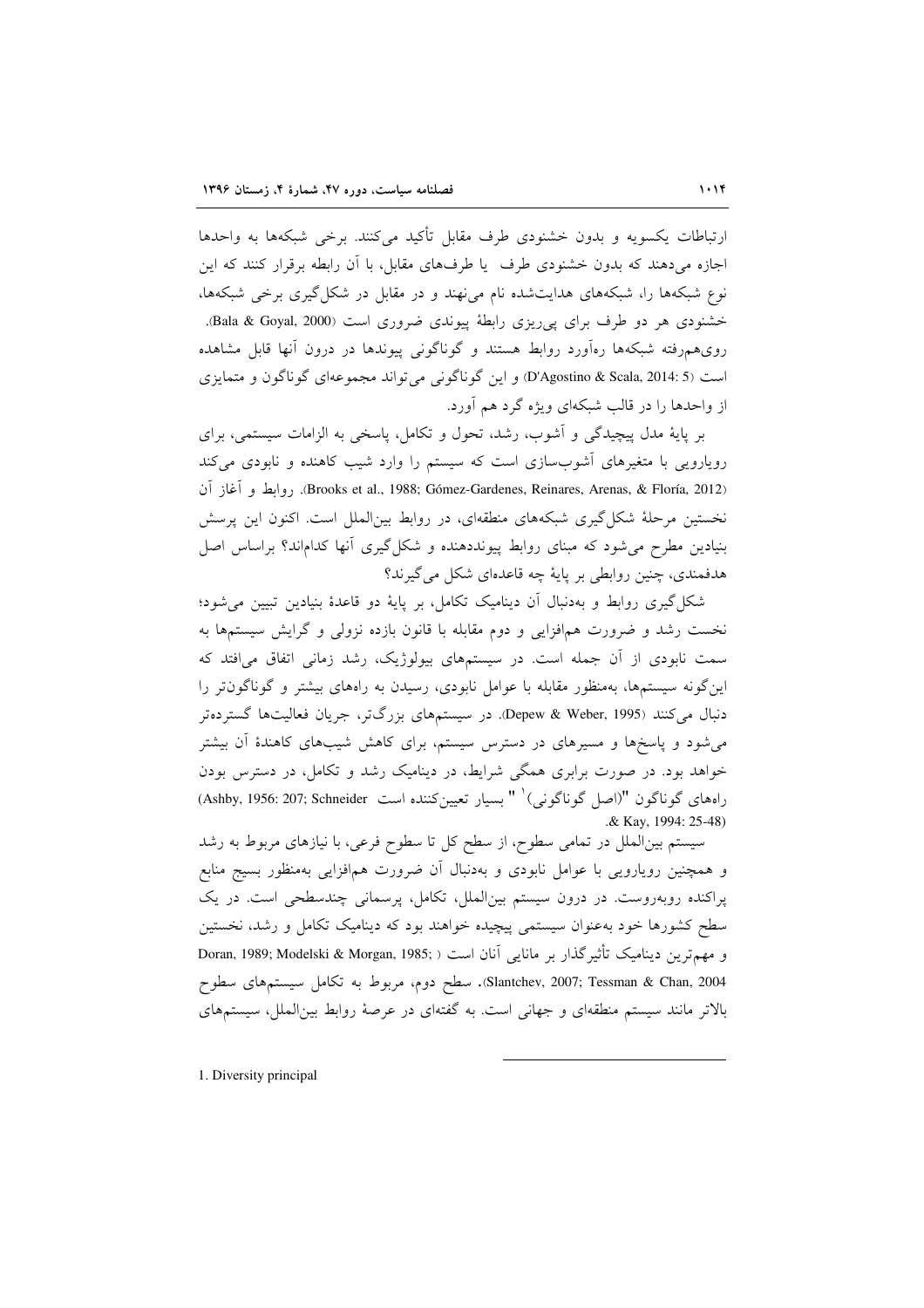بینالمللی در دو سطح به گونهٔ همزمان تکامل مییابند. تکامل در مرحلهٔ نخست، محصول تکامل کشورهاست، پس از شکل گیری سیستم بزرگتر، سطح وضعیت سیستمی مطرح میشود. از آن پس کشورها و سیستم دربرگیرندهٔ آنها، بهگونهٔ همزمان دگرگونی فرکتالی را تجربه میکنند. از سوی دیگر تکامل، حال در هر سطحی، دارای قواعد آشکاری است. مدلسکی به نقل از لون تین سلسلهمراتب اصول تکامل سیستم جهانی را بهترتیب در قالب دگرسانی، نظم، سمتگیری، پیشرفت و کمال پذیری مطرح میکند (Modelski, 1996: 323).

تکامل در سیستم بینالملل با دگرسانی آغاز میشود. این سیستم، شرایط اولیهای دارد که در آن نظم برقرار است، اما بر اثر کارکرد آنتروییها، با بی ثباتی و دگرسانی روبهرو می شود. سیستم با نظم زاده میشود، ولی متغیرهای آشوبسازی وجود دارند که آن را با بی نظمی و آشوب روبهرو خواهند ساخت؛ بنابراین دستیابی به نظم ازدست رفته، از اصول ماندگاری سیستمها محسوب می شود. در این میان خودساماندهی، بهعنوان یکی از ویژگیهای سیستمهای پیچیده، از بعد نظری، می تواند نقطهٔ اَغازی بر شکل گیری دینامیک تکامل محسوب شود. به این ترتیب سرآغاز دینامیک تکامل در سیستم پیچیده و آشوب را باید در دینامیک داخلي رشد واحدها و مفهوم "وضعيت سيستمي" جستوجو كرد.

تکامل شبکههای منطقهای، نیازمند تحقق شرایط ویژهای است؛ باز بودن در برابر جریان انرژی، گوناگونی در اجزا، سیکلهای برانگیزاننده و بازخوران از آن جمله است. اما دو پرسش بنیادی مطرح میشود؛ نخستین پرسش بنیادی، مربوط به عوامل مؤثر در شروع دگرسانی در تکامل و شکل گیری شبکههای بین|لمللی و منطقهای و پرسش دیگر، مربوط به نقاطی است که کانون دگرسانی اند. سرانجام اینکه در تکامل شبکههای منطقهای، گزینش اتفاق می افتد، اما پرسش این است که منابع گوناگونی چنین گزینشی چیست؟

تکامل با جهش قدرت یک کشور خاص شروع می شود که برای رسیدن به حوزهٔ راهبردی بزرگتر تلاش میکند و برای آن این فرصت مهیاست که دیگران را در رقابت رشد، پشت سر گذارد. در این زمینه کانون دگرسانی، مربوط به دینامیک رشد دولت یا کشور خواهد بود. در مرحلهٔ بعد، دگرسانی متوجه سامان سیاسی فضاست، بهگونهای که دیگران نیز وارد سيكل قدرت و مديريت نظم مي شوند. دگرساني در وضعيت سيستم و چرخهٔ حيات آن، يعني دگرسانی در سیکلهای بلند سیستمی نیز منشأ شکل گیری فرایند تکاملی است. در این زمینه دگرسانی در محیط فیزیکی، دگرسانی در واحدهای اثرگذار بر دیگران، دگرسانی در رفتار برآمده از روابط بین محیط و ارگانیسم و موجی شدن تغییرات (بهدلیل وجود شبکهٔ پیچیدهٔ ارتباطات)، از جمله عواملي است كه گوناگوني گزينشي را در پي دارند (Corning, 2007: 112).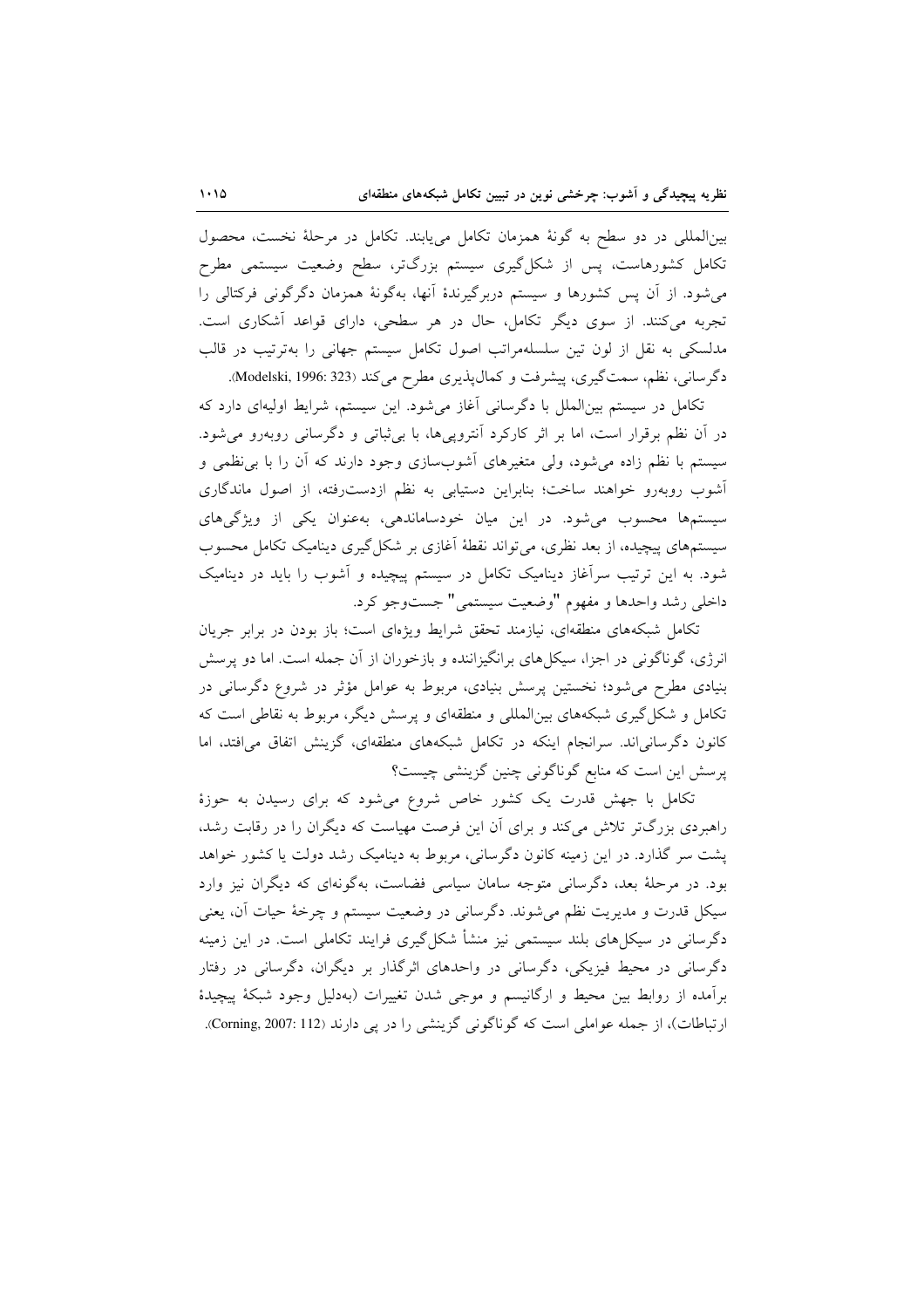بر پایهٔ دو کد مربوط به شروع تکامل، یعنی کدهای مربوط به سطح خرد و کلان، همبودی واحدها، فشارهای برآمده از دینامیک رشد واحدها و وضعیت سیستمی، تداخل دینامیکها، شکل گیری کدهای عملیاتی در رشد، شاخههای نظم، گسترش دینامیک تکامل، شکل گیری سیکل ها و تکامل سیکلی، مراحل تکامل شبکههای منطقهای را در سیستمهای بین|لمللی چندییکری تشکیل می دهد.

### ۴. ۱. همدودی واحدها <sup>۱</sup>

شکل گیری شبکههای بین|لمللی و منطقهای و تکامل آنها، از تجمع واحدها آغاز می شود. در وضعیت نخستین، واحدهای گوناگون در یک گستره تجمع کردهاند، اما ارتباط و پیوند مستحکمی بین آنها برقرار نبوده و رفتار هر کدام از اجزا و بخشها، جدا از دیگری قابل تصور است. در این مرحله، هنوز شبکهٔ منطقهای و بین|لمللی شکل نگرفته است، صرفاً مجموعهای از واحدها، به گونهٔ پراکنده در کنار یکدیگر قرار گرفتهاند، ولی این پرسمان مواد اولیه برای شکل گیری شبکه یا پیکری جدید محسوب می شود.

تجمع واحدها، مي تواند به گونهٔ خودكار باشد يا به گونهٔ ساختگي و به دست كارگزاراني مشخص شکل بگیرد و این کارگزار مجموعهای از واحدها را در کنار یکدیگر تجمیع کند (Bunge, 1979: 27). شکل گیری مجمعی از واحدها، به گونهٔ فرایندی است که در پایان با افزون شدن شرایطی به آن، تجمع واحدها، به سیستم تبدیل خواهد شد. این فرایند ممکن است یک یا چندمرحلهای باشد. بسیاری از سیستمها، بهجز جهان، از چنین همبودهایی ریشه میگیرند. همبودگاهها (مجمعها) ضمن از دست دادن برخی از ویژگیهای پیشین، با ویژگیهای نوظهوری همراه خواهند شد (Bunge, 1979). در این فرایند، اجزای پیش رو وجود دارند که سیستم از کنشهای راهبردی آنها ریشه میگیرد. این اجزا حدومرزهای خود را حفظ میکنند. با اين حال ويژگي هاي نوظهوري را به موجود جديد مي بخشند (Bunge, 1979: 27).

در يهنهٔ روابط بين|لملل، در وهلهٔ نخست تجمع واحدها، بر پايهٔ الزامات جغرافيايي شكل میگیرند. در گام دوم نیز بههمفشردگیهای سیستمی است که واحدها را به مجمع تبدیل میکند؛ بنابراین این پرسش مطرح میشود که پیشهادهٔ مجمعها در شبکههای منطقهای و بین|لمللی چیست؟ در پاسخ باید گفت که بهنظر می رسد گروه، پیش ماده در شکل گیری همبودگاههای (مجمعهای) منطقهای است. این گروهها در سیستم نوین (دولتها)، بر پایهٔ الزامات جغرافیایی در کنار یکدیگر قرار گرفتهاند و برای حفظ مانایی خود، آن هم در شرایط پیش بینی ناپذیر سیستمهای پیچیده، ناگزیر به یافتن راههایی هستند که در این راه به آنها یاری

1. Assemblage of units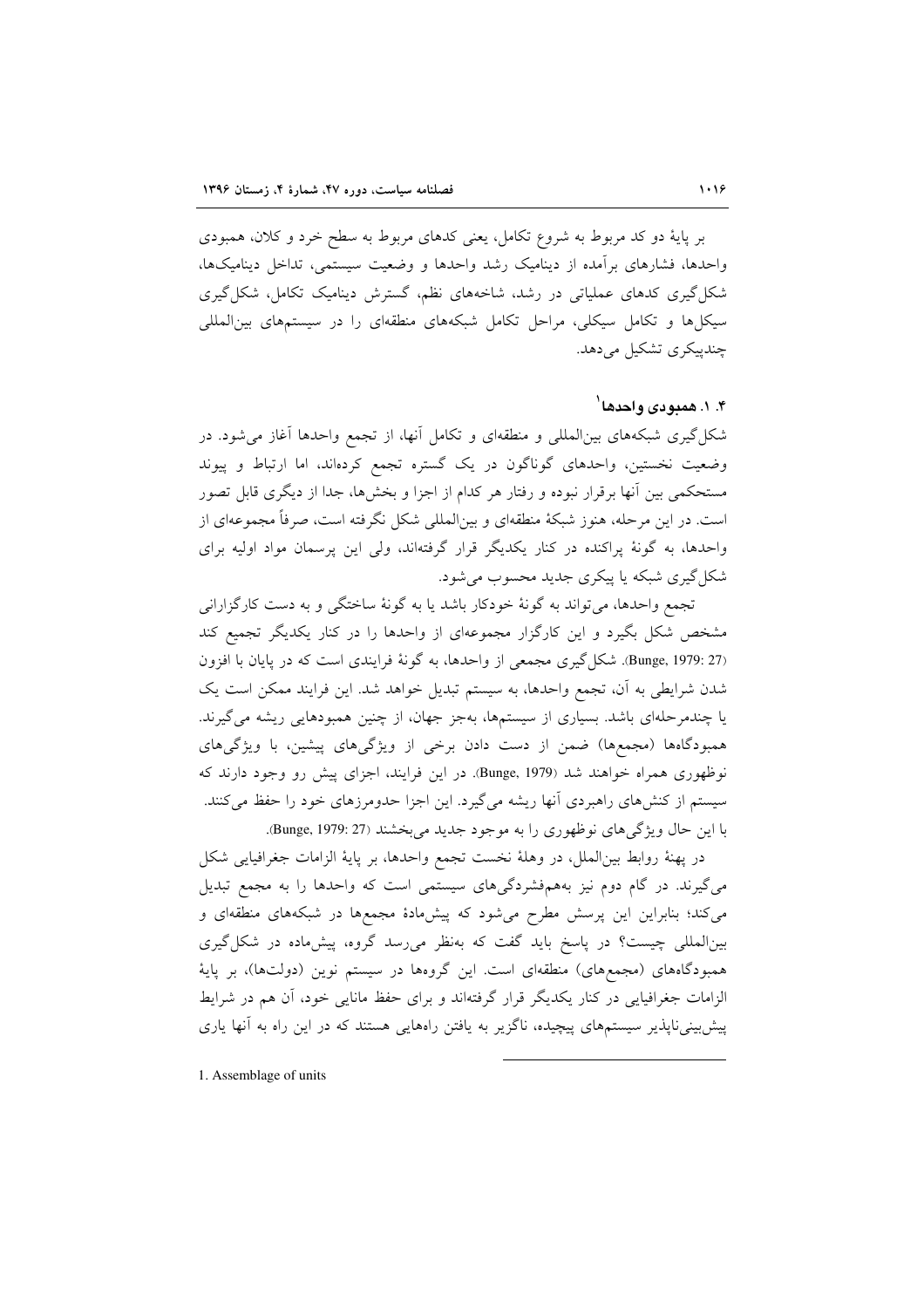می رساند. از سوی دیگر، این گروهها، یا به گفتهای دولتها، دارای دینامیک درونی خود از جمله دینامیک رشد هستند. در این مرحله دینامیک رشد با الزامات جغرافیایی ترکیب می شود. بنابراین تکامل شبکه، هم دارای مقیاس محلی و هم جهانی (کلی) است. در مقیاس کل "ساختار " و در مقیاس محلی "شمار واحدها" تغییر میکنند. در مقیاس محلی تأکید بر معیارها و اندازههای همسایگی- محوری است. در سطح کل نیز تأکید بر فرایند و حلقهٔ بازخوران میان آنهاست. به این ترتیب انگیزهٔ بقا و دینامیک رشد عوامل زیربنایی در شکل گیری همبودها در روابط بین الملل هستند. دینامیک رشد گروهها، از دو راه به محیط پیرامونی و در نتیجه سایر واحدها سرایت میکند؛ مسیر نخست، همپیوندی از راه پیوندهای جفتی و از نوع کارکردی تحقق مییابد و روابط مندرج در اینگونه پیوندها، تأمینکنندهٔ نیازهای آنها در سطح محلی است. در اینجا همبودگاه (تجمع) از مسیر ارتباط کارکردی واحد با واحدهای پیرامون، فرایند هم پیوندی را طی می کند و در پایان به وضعیت سیستمی دست می یابد. به گفتهای در این نقطه، همبودگاهها (مجمعها) به جایگاه و وضعیت یک سیستم دست می یابند.

با شکل گیری دینامیک سیستمی، سیستم با تغییرات محیطی روبهرو می شود و ناگزیر به خودساماندهی خواهد بود. به این سبب از این نقطه، چرخهٔ تکامل شبکهای در قالب تکامل ساختاری شکل میگیرد. با شکلگیری دینامیکهای سیستمی، پیکرها و سازههای نوین ظاهر می شوند. البته دربارهٔ سیستمهای نوظهور، پایداری آنها نیز مطرح خواهد بود. درجهٔ هم پیوندی و انسجام، از جمله متغیرهای تأثیرگذار بر ماندگاری چنین سیستمهایی است. درجهٔ هم پیوندی، به پیوند میان اجزای سیستم، نسبت به اقدامات تجزیهکنندهٔ محیط بستگی دارد، پیکرهای نوین و سیستمهای برآمده از آنها در هر زمان امکان شکل گیریشان وجود دارد، اما در محیطی که شکل گرفتهاند، همگی پایدار نخواهند ماند (Bunge, 1979). ناپایداری آنها، ممکن است برآمده از برثباتی یا ناتوانی در رویارویی با تهاجمات محیطی باشد.

## ۴. ۲. فشارهای سیستمی، تداخل دینامیکها و تکامل شبکههای منطقهای

دینامیکهای درونی کشورها، در محیط جغرافیایی، با یکدیگر تداخل خواهند کرد. این يرسمان، سرآغازي براي سيستمي شدن فرايند تكامل است (Schneider & Kay, 1994: 25-48)، ولی این دینامیک، اجزا و خردهدینامیکهای گوناگونی دارد که هر کدام از آنها، گامی در شکل گیری رشد و تکامل نهایی است. در این مرحله، محیط پیرامونی کشور یا به گونهٔ عام کشورها، فاقد "ساختار همبسته" است. این ویژگی، سبب هدررفت انرژی کشور و همچنین افزایش فشارهای محیطی بر آن خواهد شد. به این سبب کشورها برای مانایی، ناگزیر به شکل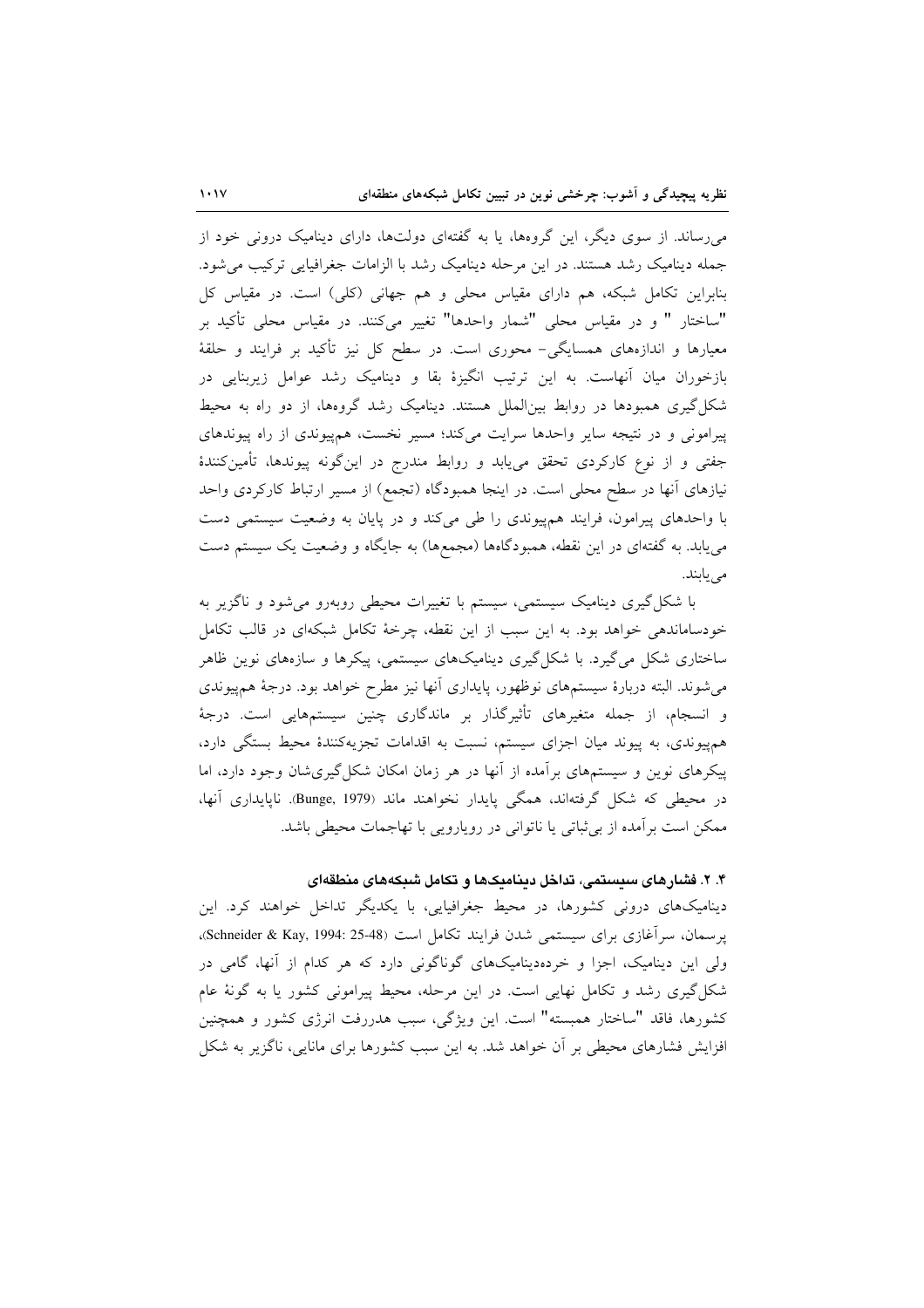بخشیدن و ساماندهی نظم بی ساختار پیرامونی و کاهش فشارهای سیستمی اند. در این مرحله تخصصی شدن و پیوندسازی میان اجزای محیط راهبردی، در شکل گیری شبکهٔ بین(لمللی و منطقهای مهم است. در گام اول، پیوندسازی میان اجزای موجود در گسترهٔ راهبردی واحد، بیشتر ویژگی دودویی (واحد با واحد) دارد. در این مرحله، پیوند جفتها سبب نمایان شدن هستهٔ نخستین شبکه شده و اصولاً بازچینشی از واحدها، در کنار یکدیگر صورت می گیرد. در گام پس از آن، با فشارهای سیستمی، شاخهای شدن نظم صورت می گیرد که از ویژگیهای سيستمهاي پيچيده به گونهٔ عام (Troger & Steindl, 1991: 227-234) و سيستم بين|لملل به گونهٔ ویژه است. شاخههای نظم دربرگیرندهٔ واحدهایی هستند که بههمپیوندگی بیشتری نسبت به دیگران دارند. در ادامه و با شکل گیری شاخهها، پیوند میان شاخههای یادشده، مرحلهٔ دیگری در تکامل شبکههای منطقهای است. در شکل گیری شاخههای بی شمار در یویش تکامل منطقهای، کدهای عملیاتی فراوانی وجود دارد که هدایتکنندهٔ مسیر رشد شبکهٔ منطقهای است.

#### ۴. ۳. کدهای عملیاتی شیکه در فرایند تکامل

راههای رشد و گسترش شاخهها در فرایند تکامل، پرسمانی است که کدهای عملیاتی را بهعنوان پرسمانی باارزش، وارد عرصهٔ تبیین تکامل و شکل گیری شبکههای محلی، منطقهای و بینالمللی می کند. کدهای یادشده، بیانگر فرصتها یا تنگناهای پاسخ به فشارهای سیستمی اند و این پرسمان را به کارگزاران تحمیل میکنند که متوجه چه گسترههایی برای پیوست به شبکهٔ خود باشند. در این زمینه کدهای ژئوپلیتیک، مسیر شاخهای شدن، به سمت تهدیدات و متحدین را تعیین می کند. در کدهای ژئواکونومیک نظم به سمت منابع و بهرهمندی از آنها هدفگیری خواهد شد و در کدهای ژئوکالچری موضوع خویشاوندی اهمیت اساسی دارد. سرانجام در کدهای سایبری، ساختار توزیع ارتباطات در سیستم جهانی و منطقهای، مرکزیت در جریان ارتباطات شبکهای و شیوهٔ دستیابی به جایگاه کانونی مطرح خواهد بود.

تکامل و شکل گیری پیکرهای سیستم بین الملل براساس کدهای عملیاتی، از اصول تحول اندامواري پيروي ميكنند. سيستم بين|لمللي بر پايهٔ اصل سلسلهمراتب انعطافپذير، تخصصي شدن اجزا و ساختار فضایی- مکانی ادغامشده، در اجزای گوناگون تکامل می یابد. سیستم همزمان با تجربهٔ فرایند همپیوندی، هر کدام از اجزای آن نیز تخصصی می شوند .Cohen (2010 و بر این پایه، میان آنها پیوند کارکردی برقرار می شود. با برقراری حلقههای بازخورانی میان اجزای تخصصی، تحول در قواعد، الگوها و سازهها نمایان میشود.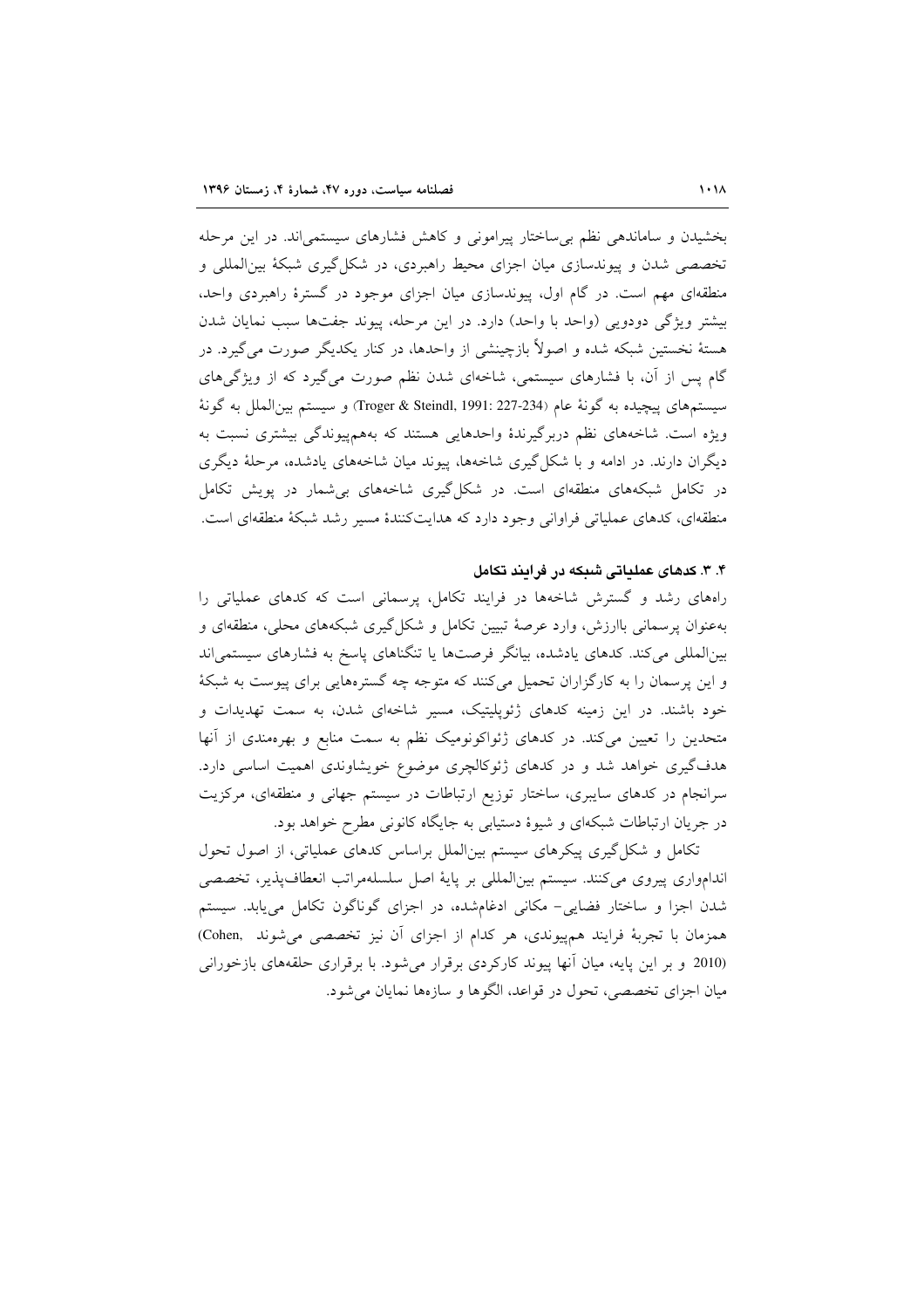۴. ۴. همافزایی و گسترش فرایند تکامل

همافزایی درون و میانخوشهای، راهی برای پایدارسازی شبکهٔ چندییکری در حال تکامل است. ایجاد همافزایی، از راه برقراری فرایند بازخورانی میان پیکرهای شبکه یا به گفتهای خوشههای آن ایجاد می شود. هر پیکر یا خوشه دارای سیکل حیات ویژه است و به این سبب در سیستم چندپیکری، تنوعی از سیکلهای فرعی بیشمار وجود دارد که سازههای بازخورانی، آنها را به یکدیگر پیوند میدهد و از این طریق، سیکل فوقانی، از درون سیکل های فرعی موجود در شاخهها نمایان خواهد شد. در گام بعد، شبکهٔ منطقهای ایجادشده از راه حلقهٔ بازخورانی، با فشارهای سیستمی برآمده از کارکرد اصل برونگرایی و شکل گیری رقابتهای راهبردی میان شبکههای رقیب روبهرو خواهد شد که خود تلاش برای تکامل بیشتر را ضروري مي نمايد.

در وضعیت پیچیدگی، بهدلیل ویژگی غیرخطی سیستم، مدل وابستگی حساس ( Ruelle, 416-408 :1979) ميان خوشهها و شبكهها و تغييرات غيرخطي رخدادي، توان تأثير گذاري و پیامد برونگرایی بر ثبات راهبردی، ارزش ویژهای دارند. به این سبب توزیع حساسیتها و متقابل یا یکسویه بودن جریان حساسیتها میان شبکهها، تأثیر مستقیمی بر رخداد فشارهای پردرپی سیستمی دارد. مجموعه پارامترهای پیچیدگی در ثبات راهبردی، تعادل و انواع تعادل سیستمی را تحت تأثیر قرار خواهد داد. در گام نهایی سیستم با بی ثباتی و فشارهای سیستمی بعدی روبهرو میشود. به گفتهای معادلهٔ تکامل در سیستم پیچیدهٔ بینالمللی، از راه دینامیکهای میانی، به معادلهٔ تعادل و ثبات راهبردی پیوند می یابد که برایند این معادله، ایجاد فشارهای بعدی و حرکت سیستم به سمت شاخههای نوین نظم است.

دینامیک تکامل در قالب سیکلی تجلی میکند و از این طریق، رشد و تکامل، به مراحل تکرارشونده تبدیل خواهد شد که در هر تکرار، در سیستم رو به تکامل، ویژگیهای نوینی ظاهر می شود و نوآوریهای نوینی را نشان میدهد. حال یکی از پرسمانهای باارزش، چیستی چنین سیکلی است. این سیکل بر پایهٔ دینامیک رشد، بلوغ و نابودی واحد پیشرو شکل می گیرد و از این طریق شبکهٔ بین|لمللی محلی و منطقهای نمایان می شود. شبکهٔ منطقهای نیز همراستا با سیکا<sub>،</sub> واحد پیش رو، مراحل بالقوه، رشد و بلوغ را طی میکند و سرانجام با ورود چرخهٔ قدرت واحد پیشرو به مرحلهٔ نابودی، آن نیز نابود خواهد شد. همزمان، با رشد قدرت واحد یا واحدهای دیگر، شبکه بازسازی خواهد شد. از سوی دیگر، بخشی از علل تبیین کنندهٔ سیکل نیز به وضعیت سیستم بهعنوان یک کل و قوانین سیستمی از جمله قانون بازده کاهنده یا ساختارهای پراکنده و هرزدهندهٔ انرژی و تمایل رشد به صفر است.

1. synergy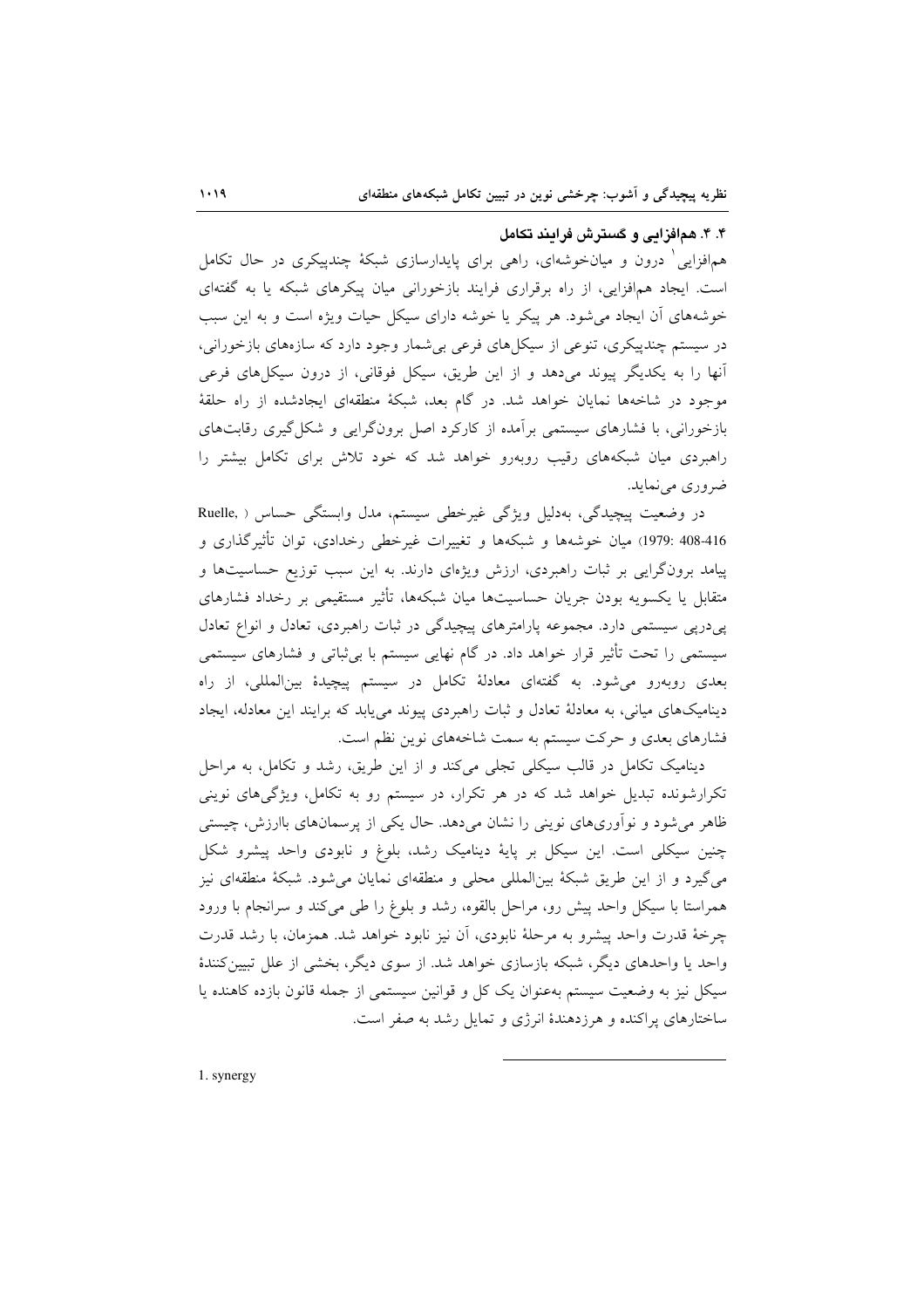سیستم جهانی، بهعنوان یک کل که چنین شبکههایی را در درون خود دارد، به گونهٔ پایدار، رشد، بلوغ و نابودي آنان را تجربه مي كند و به گونهٔ يې دريې، وارد نظم و آشوب مي شود. سیستم از وضعیت پراکندگی و شاخهای شدن نظم، به سمت آشوب حرکت میکند. پس از آن بر پایهٔ اَمیختگی و همپیوندی، سیستم دوباره به سمت نظم حرکت میکند و در این گام، تمرکز صورت میگیرد. در این فاز نیز مجدداً سیستم، با فشارهای متعددی روبهرو می شود و آشوبی عمل میکند. پس از آن مجدداً سیستم به سمت تمایز و شاخهای شدن حرکت خواهد کرد که در اینجا نظم نمایان میشود، ولی باز سیستم به سمت آشوب سیر خواهد کرد. به گفتهای سیکلی از نظم و آشوب و تکرار آن را می توان مشاهده کرد ( .Linstone & Mitroff 324 :1994). با به پایان رسیدن هر سیکلی، شبکه از بعد فضایی و سازمای، پیچیدهتر شده و بر شاخههای نظم آن افزوده می شود و در این مسیر، شبکهٔ کوچک به ابرشبکه تبدیل می شود. در اینجا شبکهٔ اولیه که با کانونیت یک یا تعداد محدودی از کشورها، شروع به شکل *گیری* کرده است، به ابرشبکهای پیچیده تبدیل میشود؛ اما شبکهها نیز با فروپاشی روبهرو خواهند شد. در این میان بهدلیل سیالیت مرزبندیها و ویژگیهای سیستم چندپیکری که در آن واحدها در جدایی و پیوستن به پیکرهای گوناگون قدرت مانور دارند، سیستم در مسیر تکاملی خود، شکل بندي هاي گو ناگوني را تجربه مي کند.

#### استنتاج نظرى

به این ترتیب مدل مفهومی و دستگاه تحلیلی شکل گیری شبکههای بین المللی و منطقهای را مي توان به گونۀ زير ترسيم کرد: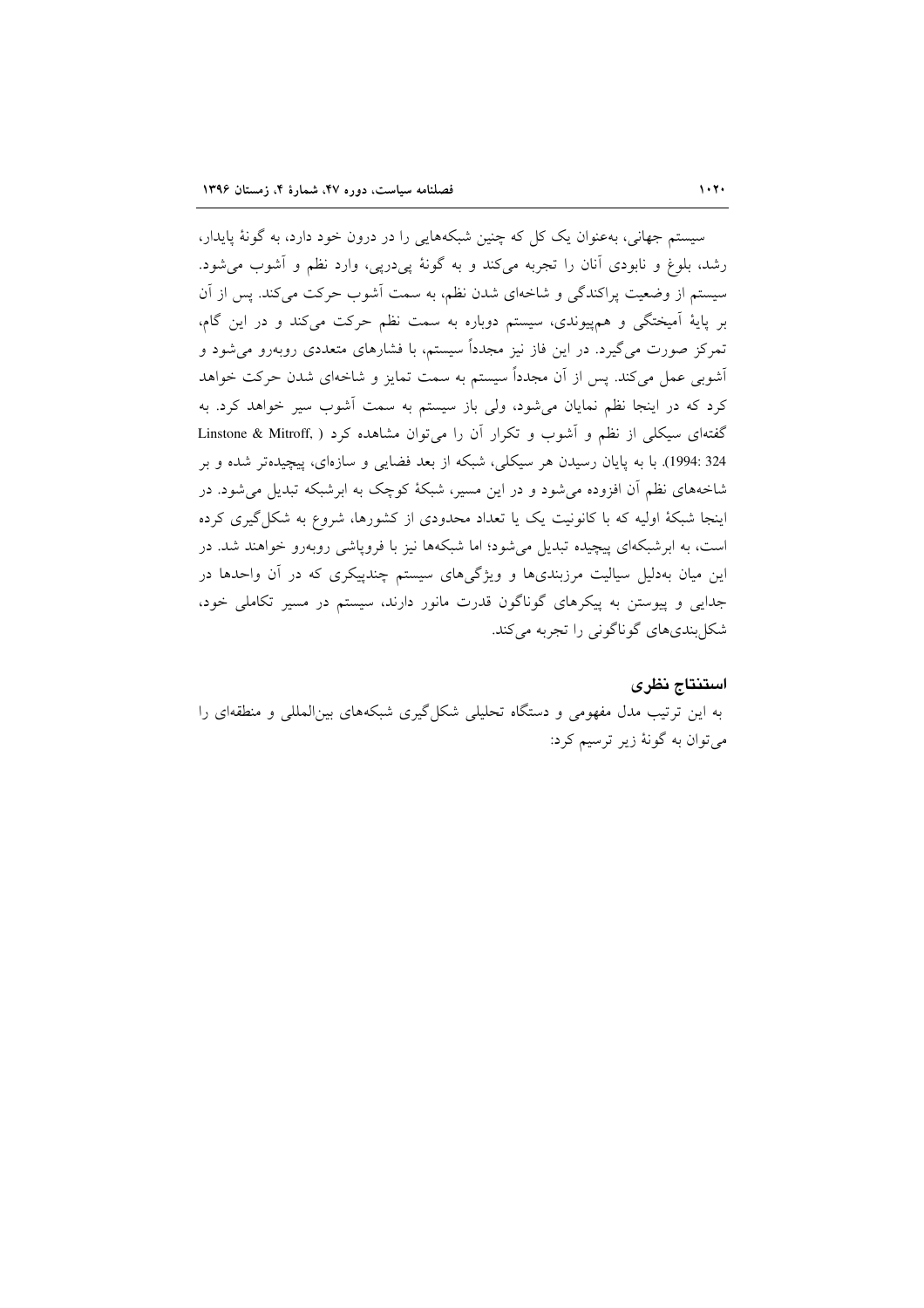

شکل ۳. مدل نظری پیچیدگی و تکامل در شبکههای منطقهای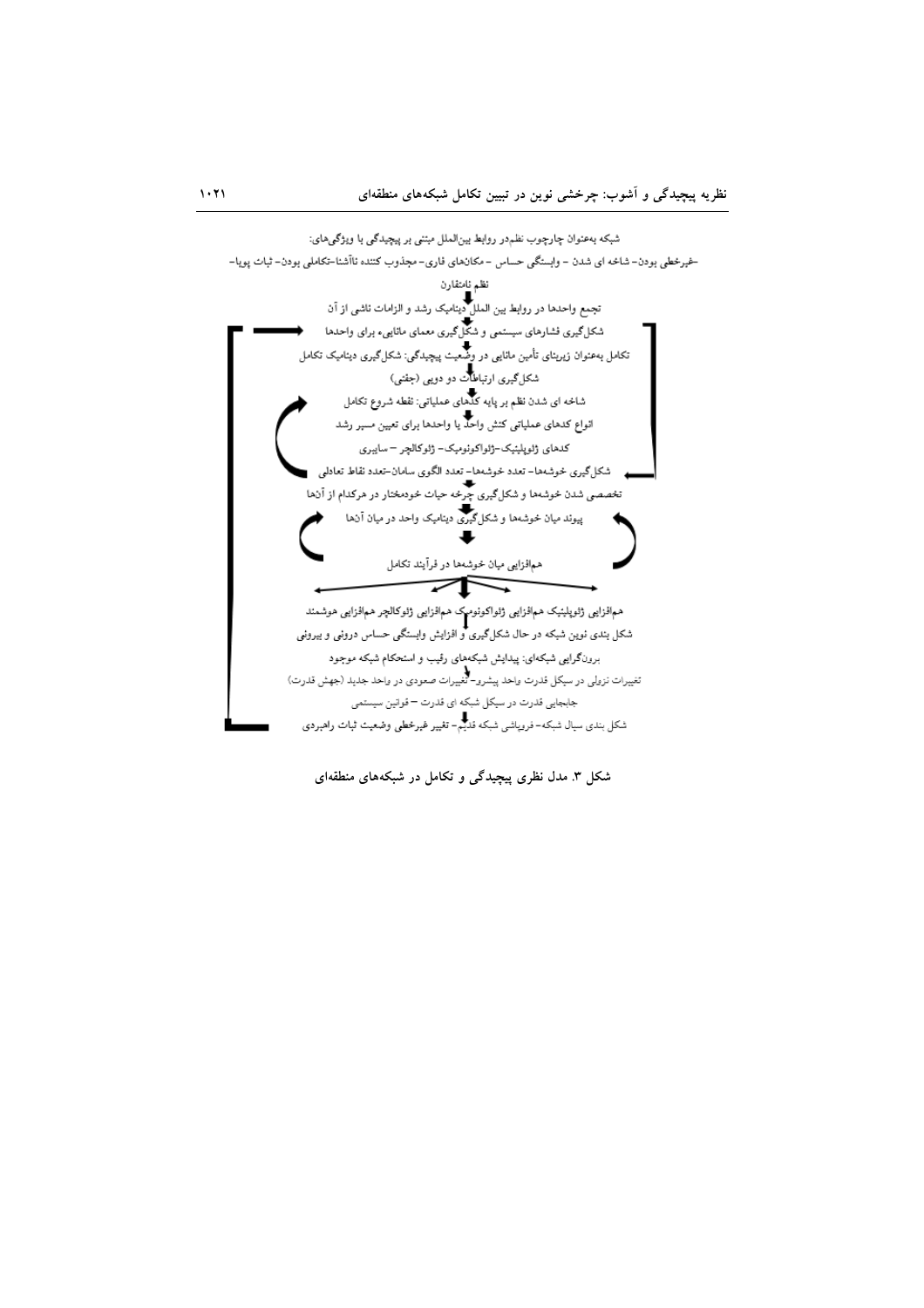# منابع و مآخذ

الف) فارسى

۱. \_ قاسمي، فرهاد (١٣٩٠)، نظريههاي روابط بين|لملل و مطالعات منطقه|ي، تهران: ميزان.

ب) خارجي

- 2. Acuto, M. & Curtis, S. (2013), Reassembling international theory: Assemblage thinking and international relations: Palgrave Macmillan.
- Anderson, B. & Vongpanitlerd, S. (2013), Network analysis and synthesis: Dover 3. Publications.
- 4. Ashby, W. R. (1956), An introduction to cybernetics. New York, J. Wiley.
- 5. Auyang, S. Y. (1999), Foundations of complex-system theories: in economics, evolutionary biology, and statistical physics: Cambridge University Press.
- 6. Bala, V. & Goyal, S. (2000), "A noncooperative model of network formation", Econometrica, 68(5), 1181-1229.
- 7. Baldwin, R. (1993), A domino theory of regionalism: National bureau of economic research.
- 8. Bernard, C. S. (2003), Geopolitics of the World System: Lanham: Rowman & Littlefield Publishers
- 9. Brecher, M. (1963)," International relations and Asian studies: the subordinate state system of Southern Asia", World Politics, 15(02), 213-235.
- 10. Brooks, D. R. Wiley, E. O. & Brooks, D. (1988), Evolution as entropy: University of Chicago Press Chicago.
- 11. Brülhart, M. & Torstensson, J. (1996), Regional integration, scale economies and industry location in the European Union. London: Centre for Economic Policy Research
- 12. Bunge, M. (1979), Treatise on Basic Philosophy: A world of system (Vol. 4). London: D.Reidel publishing company.
- 13. Burian, R. M. & Richardson, R. C. (1996), Form and order in evolutionary biology Oxford University Press.
- 14. Buzan, B. & Waever, O. (2003), Regions and powers: the structure of international security (Vol. 91): Cambridge University Press.
- 15. Cantori, L. J. & Spiegel, S. L. (1970), The international politics of regions: Prentice Hall. Caporaso, J. A. & Keeler, J. T. (1993), The European Community and regional integration theory. Washington, DC. (Unpublished).
- 16. Cohen, H. S. a. R. (2010), complex neworks: Structure, robustness, and function, Cambridge: Cambridge Unviersity Press.
- 17. Corning, P. A. (2007), "Synergy goes to war: A bioeconomic theory of collective violence", Journal of Bioeconomics,  $\tilde{9}(2)$ , 109-144.
- 18. D'Agostino, G. & Scala, A. (2014), Networks of networks: the last frontier of complexity (Vol. 340): Springer.
- 19. Dalby, S. (1990), "American security discourse: the persistence of geopolitics", Political Geography Quarterly, 9(2), 171-188.
- 20. De Greene, K. (1996), Field-theoretic framework for the interpretation of the evolution, instability, structural change, and management of complex systems, Chaos Theory in the social sciences: Foundations and applications, 273-294.
- 21. DeLanda, M. (2006), A new philosophy of society: Assemblage theory and social complexity: A&C Black.
- 22. Depew, D. J. & Weber, B. H. (1995), Darwinism evolving: Systems dynamics and the genealogy of natural selection.cambridge.MIT press.
- 
- 23. Deutsch, K. W. (1968), Political community and the North Atlantic.<br>24. Dittmer, J. (2013), "Geopolitical assemblages and complexity", Progress in Human Geography, 38(3):385-401.
- 25. Doran, C. F. (1989), ""Systemic Disequilibrium, Foreign Policy Role, and the Power Cycle Challenges for Research Design, Journal of Conflict Resolution, 33(3), 371-401.<br>26. Dutta, B. & Mutuswami, S. (1997)," Stable networks", Journal of Economic Theory,
- 76(2), 322-344.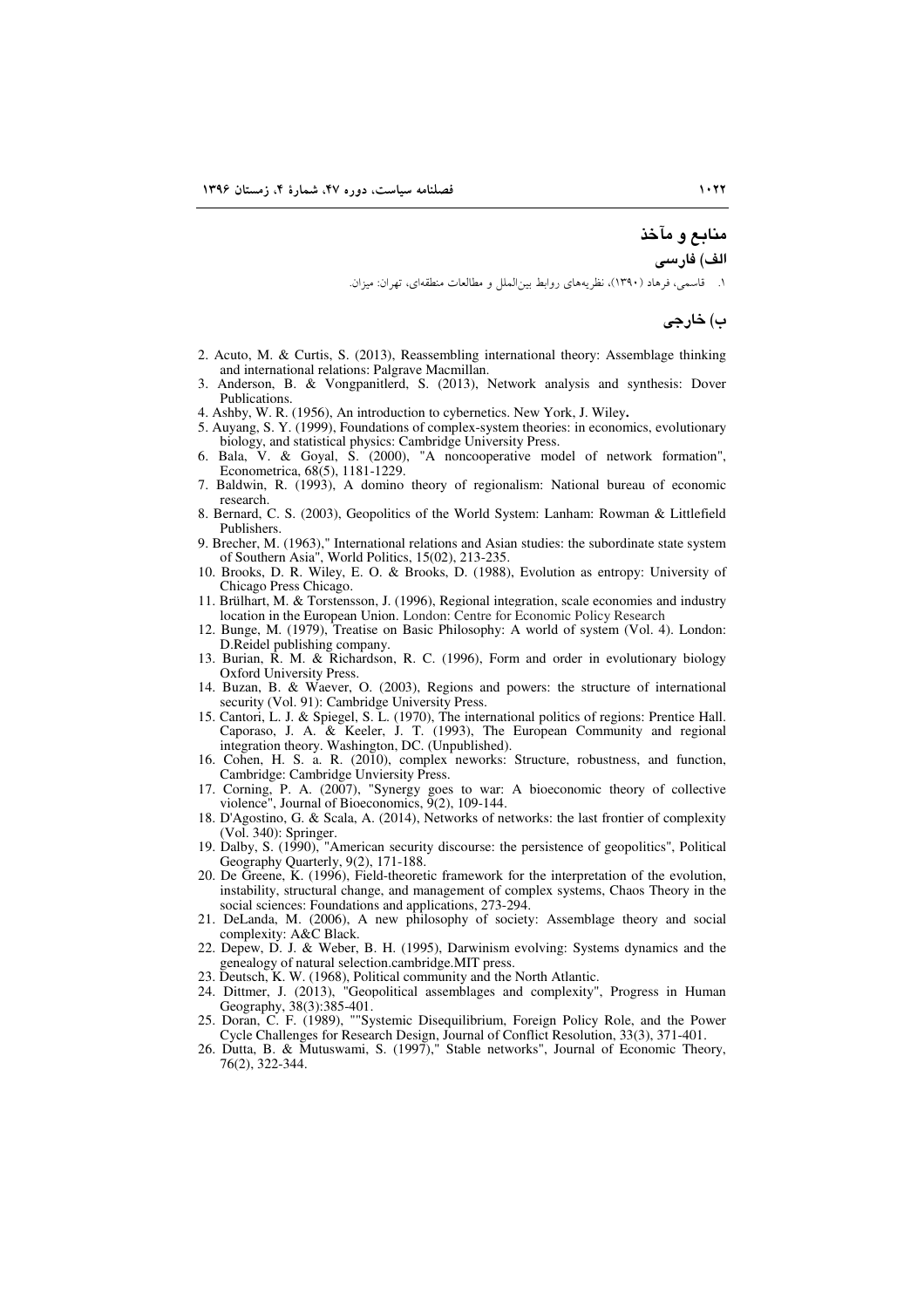- 27. Eastwood, J. G. Jalaludin, B. B. & Kemp, L. A. (2014)," Realist explanatory theory building method for social epidemiology: a protocol for a mixed method multilevel study of neighbourhood context and postnatal depression", SpringerPlus, 3(1), 1-12.
- 28. Efird, B. & Genna, G. M. (2002), "Structural conditions and the propensity for regional integration", European Union Politics, 3(3), 267-295.
- 29. Farrell, H. & Héritier, A. (2005)," A rationalist-institutionalist explanation of endogenous regional integration 1", Journal of European Public Policy, 12(2), 273-290.
- 30. Feistel, R. & Ebeling, W. (1989), Evolution of complex systems: selforganisation, entropy and development (Vol. 30): Springer.
- 31. Gabel, M. (1998), "Public support for European integration: An empirical test of five theories", The Journal of Politics, 60(02), 333-354.
- 32. Ghasemi, F. (2011), theories of international relations and regional studies, tehran: mizan.
- 33. Gómez-Gardenes, J. Reinares, I. Arenas, A. & Floría, L. M. (2012), Evolution of cooperation in multiplex networks, Scientific reports, 2.
- 34. Haas, E. B. (1961)," International integration: the European and the universal process", International Organization, 15(03), 366-392.
- 35. Harman, G. (2008)," DeLanda's ontology: assemblage and realism", Continental Philosophy Review, 41(3), 367-383.
- 36. Harvey, D. (1985), The geopolitics of capitalism: Springer.
- 37. Haushofer, K. (1924), Geopolitik: München.
- 38. Hofbauer, J. & Sigmund, K. (1988), The theory of evolution and dynamical systems: mathematical aspects of selection. Cambridge University Press
- 39. Jackson, M. O. & Wolinsky, A. (1996), "A strategic model of social and economic networks", Journal of Economic Theory, 71(1), 44-74.
- 40. Katzenstein, P. J. (2005), A world of regions: Asia and Europe in the American imperium: Cornell University Press.
- 41. Keck, M. E. & Sikkink, K. (1999), "Transnational advocacy networks in international and regional politics", International Social Science Journal, 51(159), 89-101.
- 42. Kleinknecht, A. (1987), Innovation patterns in crisis and prosperity: Schumpeter's long cycle reconsidered: Macmillan.
- 43. Kugler, J. & Organski, A. F. (1989), The power transition: A retrospective and prospective evaluation, Handbook of war studies, 1, 171-194.
- 44. Linstone, H. A. & Mitroff, I. I. (1994), The challenge of the 21st century: managing technology and ourselves in a shrinking world: SUNY Press.
- 45. Mackinder, H. J. (1904), The geographical pivot of history.Royal geographical society.
- 46. Mackinder, H. J. (1919), Democratic ideals and reality: a study in the politics of reconstruction (Vol. 46399): H. Holt.
- 47. Mackinder, H. J. (1943), "The round world and the winning of the peace", Foreign Affairs, 21(4), 595-605.
- 48. Mansfield, E. D. (1988), "The distribution of wars over time", World Politics, 41(01), 21- 51.
- 49. Mattli, W. (1999), The logic of regional integration: Europe and beyond: Cambridge University Press.
- 50. Modelski, G. (1978), "The long cycle of global politics and the nation-state", Comparative studies in society and history, 20(02), 214-235.
- 51. Modelski, G. (1990), "Is world politics evolutionary learning?", International Organization, 44(01), 1-24.
- 52. Modelski, G. (1996), "Evolutionary paradigm for global politics", International Studies Quarterly, 321-342.
- 53. Modelski, G. & Morgan, P. M. (1985), "Understanding global war", Journal of Conflict Resolution, 29(3), 391-417.
- 54. Moulines, C.U. (2000), Complexity and emergence, Complexity and Emergence, 29.
- 55. Muller, M. (2015), "Assemblages and Actor networks: Rethinking Socieo-material Power", Politics and Space. Geography Compass, 9 (1), 27-41.
- 56. Newman, M. E. J. (2010), Networks: An introduction, Oxford University Press: Oxford.
- 57. Oyama, S. Taylor, P. Fogel, A. Lickliter, R. Sterelny, K. Smith, K. C. & van der Weele, C. (2000), The ontogeny of information: Developmental systems and evolution: Duke University Press.